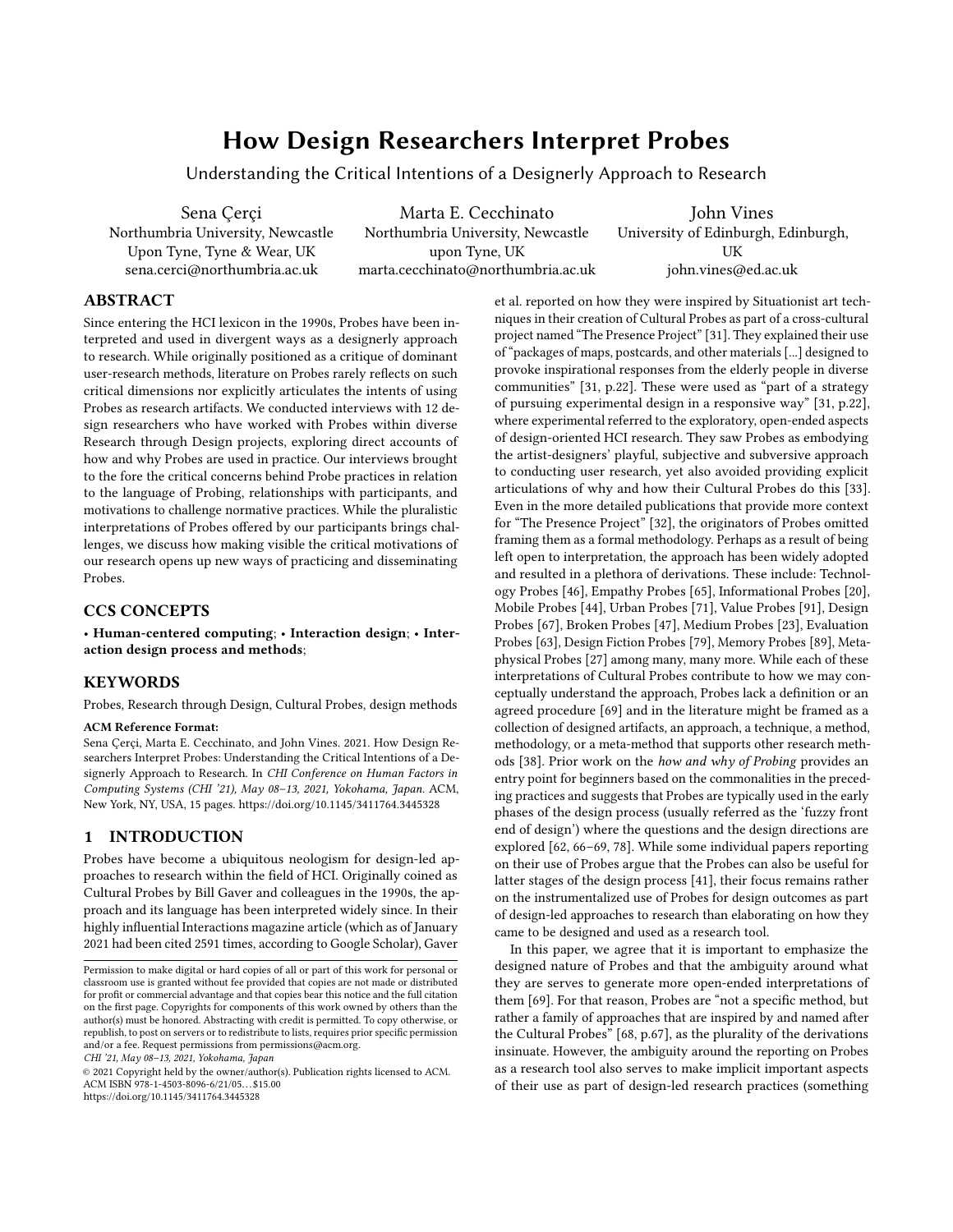that Iivari argues is a concern more broadly with the reporting on design-led research practices in HCI [\[48\]](#page-13-15)). Sharing how Probes are conceptually framed in individual projects is, we suggest, particularly important within the multi-epistemologies of HCI in order to understand how Probes are used to generate knowledge as part of the research frameworks they're used, as well as what needs to be articulated in their dissemination.

In this paper, we recover some of the prior conceptual and methodological discussions surrounding Probes and locate them in contemporary design-led research in HCI with the intention to push practice in new directions as opposed to locking it down into an off-the-shelf method. We first set out a brief historiography of Probes, discussing the multitude of interpretations that exist on the approach since the original work on Cultural Probes published by Gaver and collaborators [\[31\]](#page-12-0). We note how the critical and subversive qualities of Probes are often lost in published work, which is further problematized by a lack of detailed reflexive and reflective accounts of Probe practices in line with [\[48\]](#page-13-15). After this, we report on a qualitative study conducted with 12 HCI design researchers where we set out to explore with them why and how they used Probes in their Research through Design (RtD) processes. The interviews draw out explicit and implied critical intentions of our interviewees' Probe practices, where they brought forth concerns around how 'methods' are disseminated and built upon in HCI, how methods infuence relationships with research participants, and how they set to use Probes to challenge normative practices in terms of digital technology design.

In discussing our fndings, we refect on how returning to the origins of Probes as a critique of method and practice in HCI highlights the importance of pluralistic and situated interpretations, adoptions and adaptations of the approach. We argue with this must come a greater commitment to the sharing of experiential and often unarticulated aspects of the situated practices of Probing, from which we might develop more nuanced shared understandings of the approach that still accounts for a plurality of epistemic perspectives. In doing this, our goal is not to provide guidance on how to use Probes or bring an absolute and unifed defnition to what a Probe is. Instead, we contribute new ways of thinking about, working with and disseminating Probes as part of HCI's ongoing interpretation of such situated, practice-based design-led methods.

# 2 PROBES, METHOD, CRITIQUE

When Gaver et al. [\[31\]](#page-12-0) introduced their particular understanding of Probes, they set out not to provide specifc instructions for a new method but rather to introduce an approach to HCI research "from the traditions of artist-designers rather than the more typical science- and engineering-based approaches" [\[31,](#page-12-0) p[.24\]](#page-12-7). In doing so, they positioned Probes "as an alternative to more traditional forms of user research" [\[32,](#page-12-3) p.22]. Although their initial motivations behind creating Cultural Probes were somewhat due to having limited resources to conduct more traditional user studies in the context of their enquiry, they were also skeptical about the 'impersonal' aspects of these traditional methods [\[32\]](#page-12-3). They believed that the 'controlled' approach to studying users in context through traditional user research methods was limiting the emergence of new possibilities for technology design [\[32\]](#page-12-3); in other words, design's concern with what could be [\[81\]](#page-13-16). They also criticized the "constrained

roles" attributed to researchers and participants in the processes that use theory-based methods, and aimed to fnd a middle ground between what they dichotomized as "researchers as experts" that diagnose and treat "users as patients" and "researchers as servants" in more participatory methods [\[32,](#page-12-3) pp.22-23]. They criticized what they considered opposing approaches for bracketing the researcher by ftting them into a set of rules in their striving for 'objectivity', and expressed a desire to "reveal ourselves in the process" [\[32,](#page-12-3) p.23]. In contrast, with their prioritization of design inspiration over comprehensive data for user research, they believed the Probes "should be seen as embodying an attitude towards research" that emphasized subjectivity, playfulness, experimentation, and even risk [\[32,](#page-12-3) p.24]. In that regard, Cultural Probes had an underlying subversive goal, a critique of the then-traditional approaches to research that led to their creation and introduction.

In the following sections we unpack this concern for critique and subversion in relation to Probes in more detail. First, we discuss the ways in which Probes are often reported on in HCI literature in ways that disconnect them from their epistemological roots, which has led them to be adopted in ways that are counter to its critical intents. Second, we highlight how this is in part a result of a lack of refexive accounts of how Probes are used in practice by design researcher-practitioners, meaning the critical intents of Probes practices are rarely articulated in published work.

# 2.1 Probes as a Critique of Method in HCI (and How this is Often Forgotten)

More than two decades after their introduction to the HCI discourse Probes have been adopted and interpreted in a wide-range of ways. As a result, it is argued that they have become "something of an umbrella term in HCI under which a wide selection of objects have been ascribed and where design has become somewhat out of focus" [\[92,](#page-14-3) p.3442]. In their work that recognized the rapid adoption of Probes in HCI during the early 21<sup>st</sup> century, Boehner et al. [\[10\]](#page-12-8) argued that the original Cultural Probes share a similar misfortune with other dialogic approaches such as participatory design (PD) or ethnography within HCI: being adopted as instrumentalized applications to inform design-oriented research processes, with a disregard for the underlying epistemological commitments of these imported interpretive approaches. They argued that framing Probes as a 'technique' "suggests that they are a means by which data about everyday life might be extracted for the purpose of design, albeit without the conscious interpretive presence of an ethnographic investigator" [\[10,](#page-12-8) p.1083]. Graham et al. described Probes as "an amalgam of existing social science methods" that arguably "mark a turn to the personal in HCI and indicate a need for methods that refect the individual's everyday life in design responses, the need to get beyond the antiseptic general" [\[38,](#page-13-9) p.35]. As per the title of their paper, Graham et al. focused on "how Probes work" from a pragmatic perspective [\[38\]](#page-13-9) rather than how they are understood within the feld as an interpretive approach [\[10\]](#page-12-8). In being instrumentalized as a technique or an amalgamation in this way, Probes were seen to be misapplied as a form of "discount ethnography" [\[25,](#page-12-9) p.548] to substitute deeper qualitative inquiry.

Boehner et al. [\[10\]](#page-12-8) identified a source of this problem as "a deeper lack of clarity in HCI about the distinctions between positivist and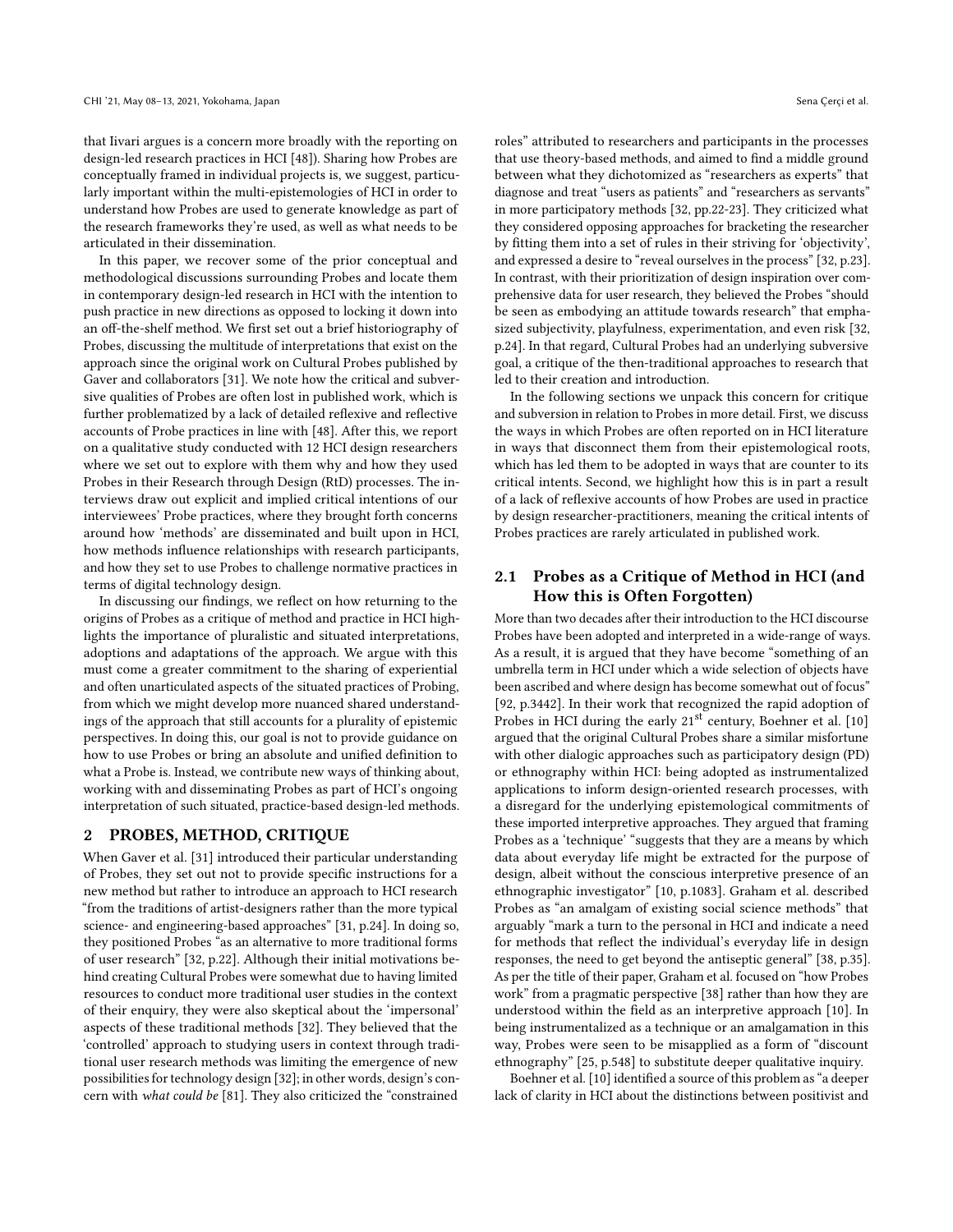hermeneutic frameworks"; which also account for the diminution of the political activist agenda of participatory design to a "means of engagement between designers and groups whom CHI traditionally positions as 'users"', and "ethnography's inherently analytic stance" to simple "data gathering" [\[10,](#page-12-8) p.1083]. Boehner et al. also argued that the problem somewhat originates from HCI's lack of critical refection on the "amalgamation of research methods into an interdisciplinary context: a disengagement between methods and their underlying methodology" [\[10,](#page-12-8) p.1083]. Similarly, Graham et al. noted HCI's habit of borrowing and adopting methods; however, they also questioned the novelty of Probes as to whether they are "some form of 'departure"' or "simply old methods (and even methodologies) repackaged and to an audience hungry to consume the next trend" [\[38,](#page-13-9) p.35].

Ghassan & Blythe argued that although the sense of legitimacy in HCI research is dictated by the science-based positivist camps, the appropriation and reinvention of counter-hegemonic creative approaches such as Probes enable an ongoing fux in HCI research practices, as opposed to rigid, dichotomous frameworks [\[35\]](#page-13-17). Indeed, throughout the three 'waves' of HCI [\[9\]](#page-12-10), the debate around the role of design within the feld has expanded from design's initial inclusion as "instrumentalized problem-solving" [\[72,](#page-13-18) p.2083] processes with a focus on "engineering usability" until the early 1990s [\[94,](#page-14-4) p.1] to discussions around the framing of design-led knowledge [\[3,](#page-12-11) [34,](#page-12-12) [43,](#page-13-19) [70,](#page-13-20) [96\]](#page-14-5). More recent explorations on the role of design within the feld include critical refections on the notion of research contribution in HCI, by research conducted through nondeterministic design practices [\[1,](#page-12-13) [7,](#page-12-14) [22\]](#page-12-1). Such work not only challenges the mainstream understanding of design in HCI as problemsolving, but also the underlying "solutionist" paradigm [\[77\]](#page-13-21) that manifests itself in the traditional HCI research scenarios that employ the plot of "overcoming the monster" [\[8\]](#page-12-15).

In regards to the distinction of creative and methodological engineering design and the hegemonic understandings of design as the latter within the feld, it has been argued that "[m]aking room for perspectives from 'outside' of engineering can (and has) allowed the HCI community to ask better questions about technology and society and to take up our designerly practices towards a more diverse range of critical positions" [\[22,](#page-12-1) p.1]. Such counter-hegemonic design practices provide a critique of these hegemonic understandings of design as 'problem-solving' by making explicit the critical and subjective intentions to design as 'problem-fnding' [\[26\]](#page-12-16). As such, with their objective to "subvert or undermine, rather than supplement, traditional HCI methods" [\[10,](#page-12-8) p.1080], Probes are part of these counter-hegemonic practices (and, possibly, the most well-known). However, within this shift to problem-fnding than problem-solving [\[64\]](#page-13-22), these critical intentions behind using Probes as part of designled research are often not reported in papers, possibly because of the post-rationalization of the 'design problem' and the decisionmaking processes involved in disseminating design-led research in retrospect. Similarly, the messiness of situated practice-based research requires diferent approaches to research 'dissemination practices' [\[16\]](#page-12-17) than the predominantly positivist ways of HCI; therefore the validity of Probes as part of design-led research in HCI heavily depends on the explicit articulations of these critical issues implicit to design practice in relation to the science-based research

frameworks of HCI. Or put simply, being clear about what they intend to critique, why and how.

## 2.2 Reflexivity and Explicit Accounts Of Probe Practice

Herbert Simon's conceptual framework for design [\[81,](#page-13-16) p.111] revealed that critique is inherent to design practice in its intention to "chang[e] existing situations into preferred ones". However, his framing of design as rational problem-solving and striving for a "science of design" as such [\[81,](#page-13-16) p.111] dismissed the design practitioner's subjective judgment and the contingencies in decision-making. As a result, his framework is often presented in contrast to Schön's [\[80\]](#page-13-23) view of "refective practice" that emphasize the professional expertise and intuition in the decision-making processes in design practice [\[45\]](#page-13-24).

Despite the growing interest in re-evaluating 'design judgment' as "a full and equal partner in any intellectual pursuit in design, on par with rational decision making" [\[70,](#page-13-20) p.157], Simon's rational problem-solving framework for design tends to still dominate [\[24\]](#page-12-7). Consequently, the inherent critique in design in its devising "courses of action aimed at changing existing situations into preferred ones" [\[81,](#page-13-16) p.111] is rarely explored in regards to "Who determines the 'courses of action' and whose 'preferred situations' are we to design?" [\[45,](#page-13-24) p.40].

Critique is a directed practice, always in relation to something. In that regard, "critique as an attitude and a direction" implies there could be several diferent attitudes and directions to it; but it also implies that critique cannot be framed as part of rational problemsolving, dismissing the subjective judgment of the practitioner [\[52,](#page-13-25) p.215]. This is why Schön [\[80\]](#page-13-23) offers a more realistic framing of design and practice-based knowing as requiring constant reflexivity by the practitioner. However, in order to obtain validity as a research discipline, this refexivity needs to happen beyond self-monitoring [\[6\]](#page-12-18) (i.e., transference and sustainment of design know how through practice-based training) to entail a critique of design [\[88\]](#page-14-6), like that of Dunne & Raby's Critical Design in articulating what is being criticized about the hegemonic practices of design or that of Daniela Rosner in their "critical fabulations" [\[77\]](#page-13-21).

Understanding critique as inherent to design practice, and refexivity as core to articulating and making explicit critique, helps us understand the importance of refexivity in the context of creating and disseminating Probes. Indeed, Wallace et al. refer to refexivity as "keeping design at the heart of Probes" [\[92,](#page-14-3) p.3442]. However, Boehner et al. observed that the dissemination of Probes often lack this level of refexivity; deep reporting of how they have been used in practice, explicit articulations of how they generate knowledge as research artifacts in relation to what constitutes knowledge, rigor and validity in design-led research [\[10\]](#page-12-8). The need for explicit refection on how to address the challenges around designing Probes was also noted [\[61\]](#page-13-26). This echoes Göransdotter and Redström argument around design research more generally, where they note it often lacks critical and explicit accounts of design methods and processes:

> "Although such accounts sometimes include aspects of design practice and how designers work, much of what practicing designers care about themselves is left aside in these stories, such as constellations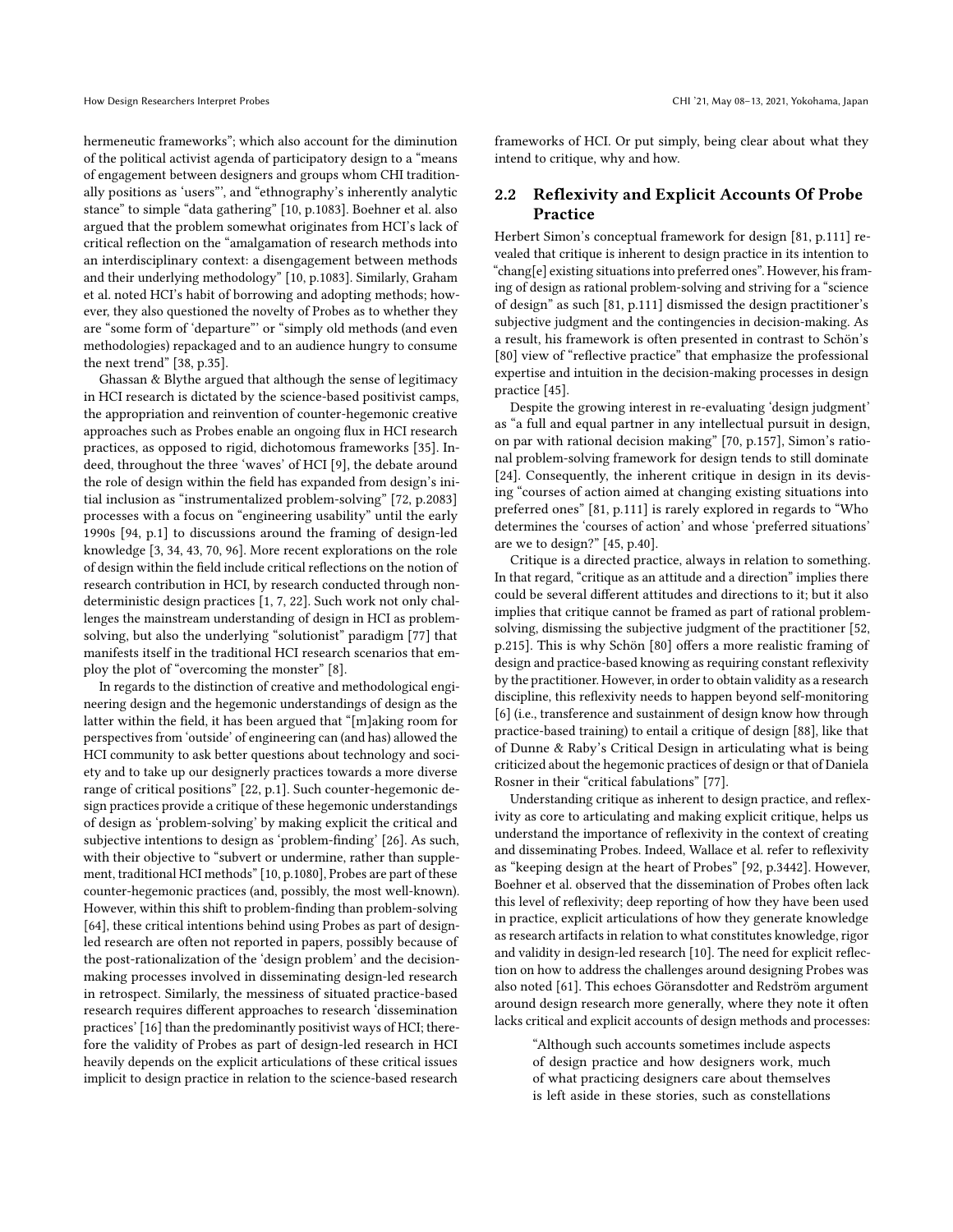of design teams, how certain ways of working came about, how they evolved, how methods formed, or what the design processes looked like" [\[37,](#page-13-27) p.20].

As a result, they argue, design methods can "appear as if they lack history, as if they are somehow independent of context and exist outside the temporality that otherwise is so important for understanding what people do, their values, and ideas" [\[37,](#page-13-27) p.20]. Given that Probes are, typically, custom-designed artifacts and that conducting Probes studies is also a designed process [\[66\]](#page-13-11), Probes entail "critical metholodogical pluralism" that require explicit refections on how Probes as a concept are understood, how the specifc interpretation relates to the original one and its implications and epistemological commitments [\[63,](#page-13-6) p.86]. There are a small number of exceptions to the inarticulation of the critical aspects of Probes however. For instance, Wallace et al.'s [\[92\]](#page-14-3) reporting on reflective accounts of the creation of the craft-based Design Probes across a multitude of projects make explicit their specifc interpretation of Probes and what constitutes knowledge through their Probing practice. However, despite this and increasing abundance of divergent interpretations and uses of Probes in HCI literature, the discourse around Probes still lacks both examples where their conceptual framings are made explicit and examples of situated, experiential accounts of using Probes in practice.

## 3 RESEARCH DESIGN

Our study was partly motivated by the prevailing literature on Probes within and outside of HCI outlined above, but also by the diferent experiences of making, utilizing and interpreting Probes we (the authors) have had in previous projects. Two authors of this paper, Sena and John, were familiar with Probes prior to moving into the feld of HCI due to their training as designers (in Turkey and Sweden for Sena, and the UK for John), although their experiences of making and working with Probes in practice has been limited before then. Marta trained as a psychologist and became familiar with and used Probes in her research after moving into the feld during her PhD. Despite our familiarity with the original work on Probes, and in the case of Sena and John design-led research practices in general, we have each felt it difficult at times to understand the reasonings behind specifc uses and materializations of Probes in published literature. We found Probes to be quite mysterious things, not being entirely sure how to make them ourselves, or whether what we had made in the past and called Probes were really Probes at all. However, we started to recognize through conversations with peers locally and at conferences more pluralistic understandings of the approach than often get reported. As such, we were personally motivated to explore the reasonings behind specifc uses and materializations of Probes that go unreported in papers. This, along with engaging with the prior work, encouraged us to study this to understand such pluralism and mitigate potential gatekeeping of design research know-how.

We thus designed our study to explore the ways in which HCI design researchers understand Probes and to identify common motivations, intentions and interpretations across diverse Probe practices. We were interested in teasing out explicit articulations of the critical positionings and perspectives those that made and used Probes in their research have on their work. As such, we wished to

develop with design researchers refexive accounts of their work, to share stories of their work which would often not go reported in the publications and other public forms of dissemination that surround their work. In the following we outline the research design in more detail, discussing our participant recruitment approach, what backgrounds our participants came from, and how data was collected and analyzed.

## 3.1 Participant Recruitment

In order to explore and understand the narratives and motivations of design researchers who utilize Probes in their projects, we set out to recruit researchers who have used Probes in reference to Gaver et al.'s 'Cultural Probes' [\[31\]](#page-12-0). Our reasoning for this was partly because of the signifcance of this original work, the varieties in how it has been understood and expanded on by others, and to provide some common reference point for participants to refer to in interviews. Our planning for recruitment commenced with a search of HCI and design research publications over the last decade which had cited the original Gaver et al. paper [\[31\]](#page-12-0) and had then reported on the use of 'Probes' within their research over the last decade. We focused on papers that reported on the use of Probes in their projects (i.e., not conceptual papers) and were reported on over the last decade. The latter was, in part, a practical consideration. In the interviews we wished participants to show us some of their materials and documentation of Probes and projects, we assumed more recent work would be more readily available for them to refer to. We also wished to understand what design researchers working within the feld of HCI have made of Probes since Boehner et al. [\[10\]](#page-12-8) highlighted multiple challenges around how Probes are adopted and reported on in HCI literature.

From this, we generated a list of 25 potential participants, whom we contacted each individually via e-mail to invite them to participate in the research and to explain the nature of the research. In some cases, having completed interviews, participants would recommend peers for us to further interview. The above process resulted in the recruitment of 12 design researchers that have used Probes in a broad range of contexts and practices. It's important to note that while this led to a rich and diverse set of project examples, our recruitment strategy led to a self-selecting group of participants, which could be considered a limitation of the work. This meant despite their relative diversity of projects, in the main they held on to the values of ambiguity, subversion, materiality and design as an alternate way of inquiring. We discuss the profle of participants further in the following section.

## 3.2 Overview of Participants

Although some interviewees did not identify themselves as designers (e.g. P1, P4, P6, P9), they all identifed themselves as working in design teams and as 'design researchers' in one form or another, aligned broadly with Research-through-Design [\[29\]](#page-12-19) as an approach. Most of our participants were based in the European continent and had conducted the majority of their education and professional career within European organizations and institutions. Only one came from non-European background (P1); however, they were still located in the UK at the time of the interview. Some of the projects referred to took place outside European contexts (e.g. P1, P5, P9,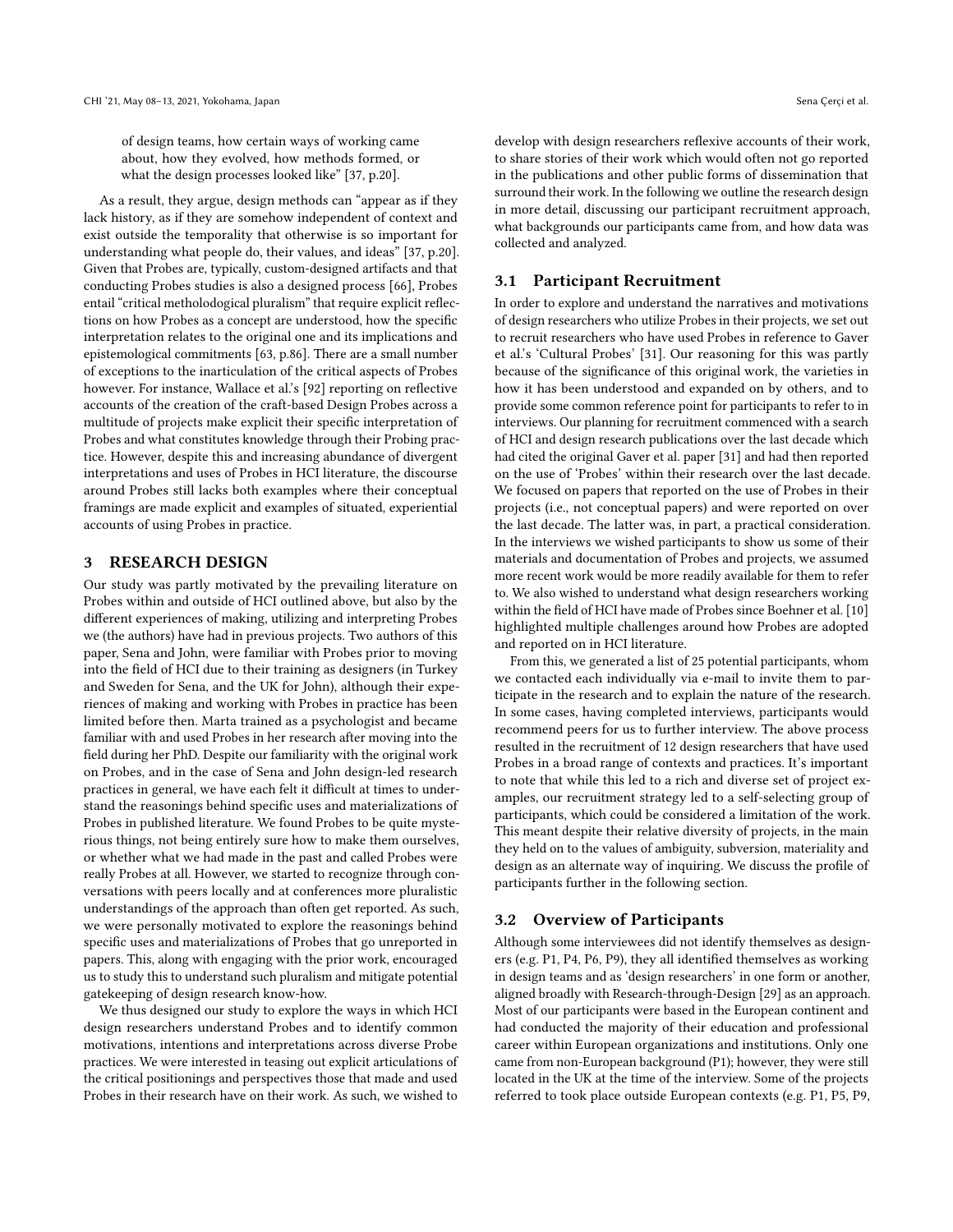P12). However, they were still funded by councils and bodies within Europe. Despite this, the participants represented great diversity in the types of contexts and situations they had used Probes in. This included, for example, domestic practices (P2, P7, P8), refugee camps (P1), critical heritage (P5, P10), digital jewelry (P3), urban interactions (P6), pedagogy (P11), international development (P9), and data practices (P4, P12). While many of these project contexts were cross-cultural, only some of the interviewees highlighted that in relation to their Probes (P1, P2, P5, P9, P12). All our interviewees were at postgraduate level or above, and all of the Probes they talked about took place either as part of PhD studies (P1, P3, P4, P8, P10, P11) or longer-term collaborative research projects involving multiple stakeholders (P2, P5, P6, P7, P9, P12). While most of the interviewees used Probes in participatory ways, only 4 of them explicitly highlighted their participatory design approach in the interviews (P1, P9, P10, P11).

As we will note in the Findings, the ways in which participants frst learned about and came into contact with Probes highly infuenced how they interpreted and practiced Probing in their own work. Those that had a design background were more likely to have worked with a Probe 'master' (P2, P3, P7, P8, P9), who is a more experienced design researcher who had used and published on Probes and similar methods extensively in their own work. Many of these participants had adopted many of qualities and sensitives of their master's own approach to Probes. On the other hand, those coming from other disciplinary backgrounds (P1, P4, P5, P6, P9, P12) mostly learned about Probes from published literature, and were able to bring in their disciplinary strengths to their Probe interpretations. See Table [1](#page-5-0) (in the following page) for an overview of why and how Probes were used in our interviewees' projects.

#### 3.3 Data Collection

All of the participants were invited to take part in in-depth semistructured interviews. The interviews were conducted either inperson (P1, P2, P3, P5, P9, P10) or via Skype (P4, P6, P7, P8, P11, P12). Interviews were intended to last approximately an hour, and were organized around a broad set of prompts and topics, each of which scaffolded a discussion between the interviewer and participant about the nature of their practice and the role of Probes and Probing within it. Participants were frst asked about their background as a researcher and how they defned Probes. From here the conversation moved onto more specifc and refective questions around their particular use of Probes in a specifc project in depth. These questions included: what the project context was; why they chose to use Probes for that particular project; what, how and why design decisions around Probes were made; how the Probes were introduced to participants; and how outcomes were interpreted and infuenced future work. Throughout interviews participants were asked to refer to specifc instances of Probe use in projects, which often involved the researcher being shown material examples and documentation.

#### 3.4 Data Analysis

All of the interviews were audio-recorded and transcribed verbatim. The transcripts were used as the basis for thematic analysis [\[13\]](#page-12-20). Following Braun and Clarke, this involved close reading of transcripts, initial open coding of the data that summarized sentences

and statements from participants both semantically and latently, and the sharing of these codes between the research team. Codes were then gathered into initial themes cohering around recurring issues across interviews, which were again evaluated and iterated by the three researchers. These were finalized into five themes, which are presented in the following sections.

## 4 FINDINGS

Our analysis led to the construction of the following themes around the critical intentions and concerns around Probes: Probes as fuzzy, strange, yet legitimizing; Probes as amplifcations of practice and material questions; Probes as manifestations of care for others; Probes as subverting and facilitating small politics.

#### 4.1 Probes as Fuzzy, Strange, Yet Legitimizing

It was clear from the outset that our interviewees brought with them a multitude of interpretations of Probes, often seeing it as a " $fuzzy$ " (P11) term lacking clarity and definition. There were multiple instances where the term Probe was interwoven with other terms participants used to express their work, such as "creative kits" (P9), "creative packages" (P10), "mediation tools" (P11), "dialogical tools" (P1), and "object questions" (P3). Often these terms were used interchangeably with Probes, or at the very least often articulated as "probe-like" or, as P7 suggested, "inspired by Probes". Many of the participants referred to the creation of bespoke materials (e.g., P1, P2, P3, P7, P8, P10, P12) that had a high degree of specifcity in relation to the context under exploration. In many of these cases, the term "Probe" would often come to be adopted much later in their projects.

The interviews allowed us to explore some of the reasons for this diversity of interpretations. A key factor infuencing these interpretations was their early contact with Probes and the ways in which they have become familiar with the approach and learned to apply it in their own work. For some of the interviewees – like P2, P3, P7, P8, P9 – they had worked directly with some of the originators or key authors of Probes. For these participants, it was possible to trace the ways a particular lineage of Probes had infuenced how they then created and understood them in their own research practice. P2 mentioned: "There's this little idea of the authorship through these different Probes" (P2), while P3 reflected that: "I see myself being part of those Probes, like my subjective sort of [...] stamp is there [...] it's very bespoke, very personal to me again and to the other person" (P3). In these cases, it was also clear that knowledge around the creation and manifestation of Probes came through trial and error and, to some extents, a master-apprentice form of learning. These interviewees had learned mostly through doing, observation of a peer in practice, and small group critique in a design school spirit. All of this reinforced, for them, specifc understandings of what Probes are and should be.

Not all participants learned through such relationships, however, and became familiar with Probes from published examples, documentation, and such to develop knowledge and competencies for making Probes.

However, in order to do this, these participants often drew on their existing competencies and backgrounds, which in some cases would come outside of a training in design. P6, for instance, was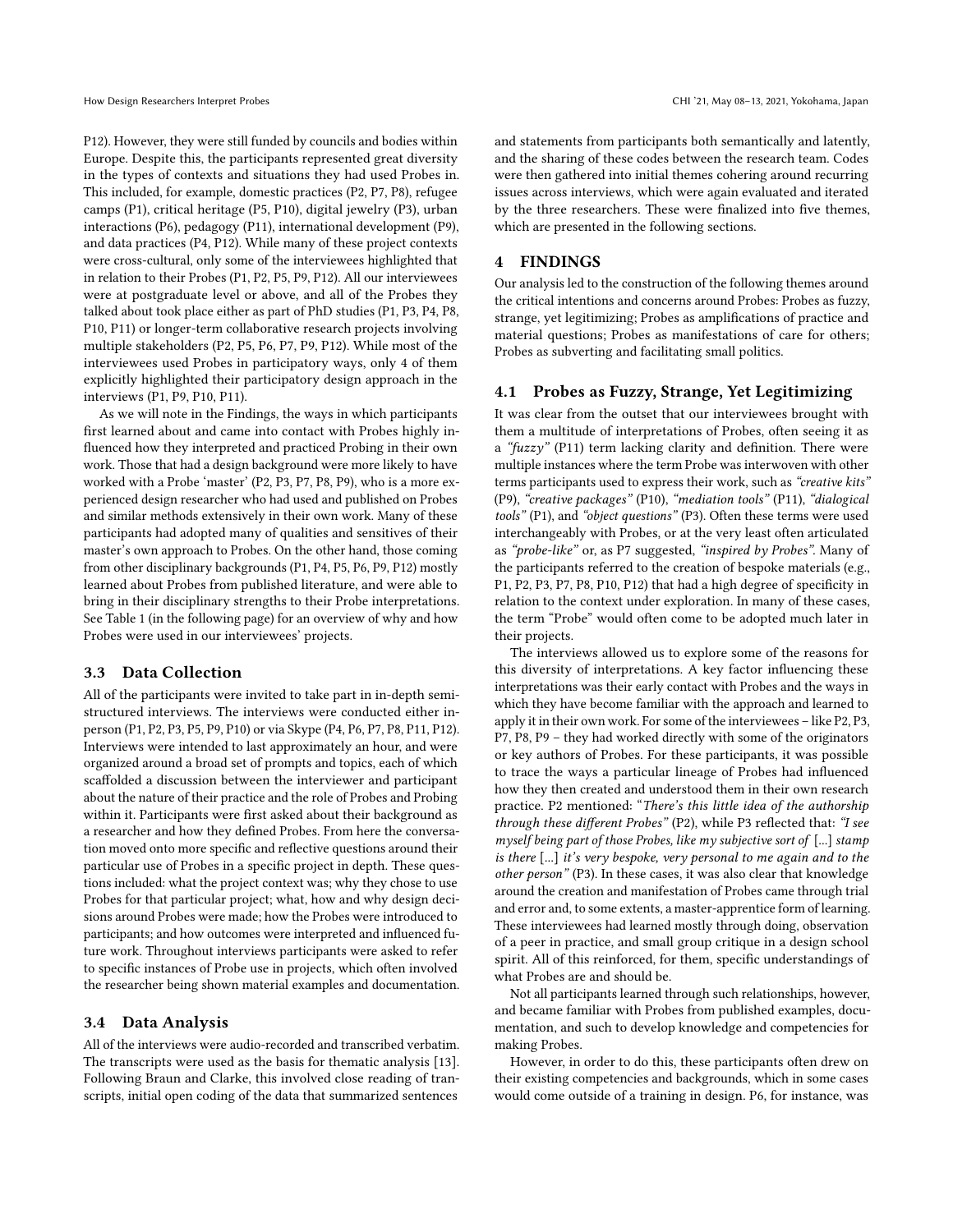#### Table 1: Overview of participants

<span id="page-5-0"></span>

|                 | Participant Why did they use Probes?                                                                                     | How did they use Probes?                                                                                                                                                                                                                            |
|-----------------|--------------------------------------------------------------------------------------------------------------------------|-----------------------------------------------------------------------------------------------------------------------------------------------------------------------------------------------------------------------------------------------------|
| P <sub>1</sub>  | To create mutual understanding within<br>participatory, experience-centered<br>design, sensitization                     | Co-designed bespoke Probe materials to facilitate conversations and intervene in<br>the situation on a daily basis.                                                                                                                                 |
| P <sub>2</sub>  | For design ethnography within critical<br>design, sensitization                                                          | Designed bespoke technological artifacts to be deployed in the context after an<br>initial engagement, conducted interview study around the Probe returns.                                                                                          |
| P <sub>3</sub>  | To explore materials and bodily<br>interactions within craft-based design                                                | Thinking through making the bespoke craft objects, which were then used as part<br>of an enacted workshop performance to think together about these embodied<br>interactions to inform digital jewelry.                                             |
| P4              | To enact a fictional scenario within<br>speculative design                                                               | Created Probes as props to engage participants in a fictional world during<br>interview studies.                                                                                                                                                    |
| P5              | To elicit alternative perspectives within<br>speculative design                                                          | Created task-based Probes to explore material affordances and alternative<br>perspectives on the topic, sent them out to participants and discussed the returns<br>in an interview study.                                                           |
| P <sub>6</sub>  | For playful, spontaneous data collection<br>'in-the-wild' within<br>speculative design                                   | Created a collaborative storytelling game with tasks to be completed by the<br>participants. The tasks were fit into the narrative to collect geo-localized visual<br>and audio data in a workshop; "pressure cooking on the kind of probe format". |
| P7              | To disrupt conventional notions and<br>co-ideation within critical design                                                | Provided participants with a collection of half-finished concept sketches in<br>advance for their completion, discussed the returns in a workshop.                                                                                                  |
| P8              | As philosophical objects to disrupt<br>conventional notions within speculative<br>design                                 | Made bespoke task packets for participants to be circulated amongst them. Didn't<br>have an interview for returns.                                                                                                                                  |
| P <sub>9</sub>  | To solicit opinions on highly precarious<br>situations within participatory design                                       | Co-designed kits with a community for them to probe themselves and left them<br>behind.                                                                                                                                                             |
| P <sub>10</sub> | To ask multi-sensory questions to solicit<br>opinions within participatory design;<br>sensitization                      | Created packages with creative tasks; had interviews around the returns; used<br>them throughout the design process as moodboards for immersion and<br>synthesizing ideas                                                                           |
| P <sub>11</sub> | For playful, reflective engagement to<br>facilitate conversations around abstract<br>notions within participatory design | Created an activity to facilitate conversations around another topic; had regular<br>workshop sessions for this activity.                                                                                                                           |
| P <sub>12</sub> | As material grounding to facilitate<br>conversations within critical design                                              | Created a task for participants to fulfill in advance to a performative workshop to<br>facilitate conversations about the topic.                                                                                                                    |

previously a semiotician and anthologist, which infuenced how they used Probes. They saw Probes as a form of storytelling that involved "a little bit of showmanship [...] telling a good story is way more important than the material aspect of the thing that I give to somebody in hand" (P6). Others that had come into design research from more social scientifc backgrounds saw Probes as promoting dialogue with their research participants, to provoke refection from them in new ways, and to gather more diverse forms of empirical data than "traditional methods" would allow. The fuzziness and vagueness of Probes in contrast to the conventional understanding of "method as recipe" [\[58,](#page-13-28) p.42] clearly enabled interviewees that came from other backgrounds to appropriate them in ways that align with their prior expertise and experience outside of the feld of design, while also pushing forward the methods of inquiry they may have been trained in.

It's important to stress, however, that the multitude of interpretations of Probes across the interviewees did not necessarily mean they lacked a criticality around the use of the term. The interviewees would bring the term into more and less into focus in their work as they developed it over time. As noted above, in many cases

the term Probe would come to be purposely used only later on in projects, and in some cases only when work became to be written up for publication upon peer-reviewers' request. As P7 recalled, "[we] never called it a probe in the whole project [...] but when we wrote it for [Anon.], we kind of said like 'Okay, this is like obviously inspired by Probes"' (P7). Similarly, P9 noted that the term may repel as much as evoke interest for those who do not share a design vocabulary:

"I tend not to use that vocabulary with participants, it just sounds weird and the word probe is, is kind of quite medical [...] they don't necessarily have the same design vocabulary [or] the same language vocabulary [...] so that kind of misinterpretation can lead to quite a lot of confusion [and] not have the desired effect in making people feel comfortable about being involved." – P9

However, at other times, articulating their work as Probes was viewed to bring legitimacy to their approach which, in some context, may be viewed as lacking legitimacy. P9 went on to explain that: "In certain groups of people you may talk [of Probes] because it's a shortcut, right? You know you kind of say 'Oh it's a cultural probe'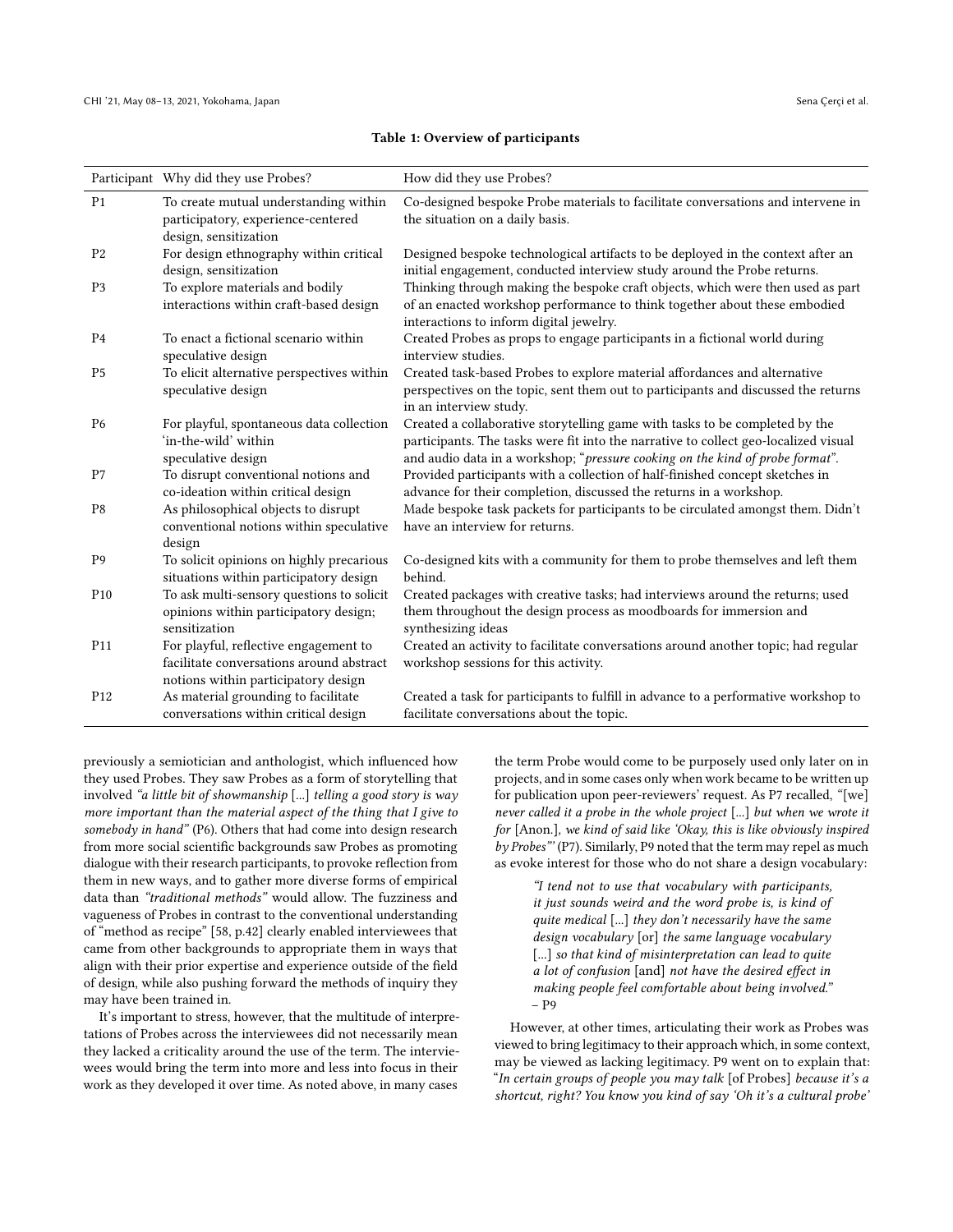and everybody goes 'Yeah, yeah, I know what you mean' or you use it and people don't know what you mean but they think 'Oh that sounds quite interesting and we'd like to use it' (P9). P6 further refected that:

"Probe is the kind of perfect linguistic trade-off between sounding professional enough that you know what the heck you are doing [...] If I go to then say 'Look, it's a game. I make games. And these games are also Probes, data collection tools that I can use to actually understand what people are thinking'. This to my experience is the kind of boundary that I can push." (P6).

It was clear that while few participants set out to explicitly create Probes, that the language of Probes was useful to adopt and appropriate in relation to articulating the more bespoke and situated work conducted on their projects. Each interviewee had their unique design vocabulary that could not be dissected from their phenomenological being, competencies, and disciplinary training. It was observed that their own vocabulary was in fux, something they were developing and learning, and Probes was a valuable term to anchor their work in relation to others: "the viewers know what Probes are and there's that sense of it and it's useful to tie to that lineage" (P4). Indeed, P7 observed that:

"Everyone's gonna always develop some variation of the method [Probes] [...] I think that's a good sign for the design research community [...] it means that 'Okay, we've kind of internalized what a probe was as a community and now we can just develop the one that makes the most sense to the project we're in."' (P7)

Drawing on the lexicon of Probes brought legitimacy to their work which was highly contextualized and bespoke and involved a large amount of design activity. With all our participants, it was clear that they had refected about what a Probe is, as well as the connotations of the word. The term 'Probe' was often used in a retrospective manner when communicating the outcomes of such processes to refer to the becoming of these things. As such the fuzziness of the term, and its openness to interpretation, was both a weakness and a great strength. Probes as a term was seen to be a valued reference point that brought legitimacy to a broad set of approaches and communicated, in general terms, what researchers had set out to do.

## 4.2 Probes as Amplifcations of Practice And Material Questions

Although some participants had backgrounds outside of design, they all placed an emphasis on the 'designerly' aspect of Probes [\[66\]](#page-13-11) and 'thinking through making' [\[93\]](#page-14-7). In doing so, they often referred to an open-ended iterative translation of ideas into materials and vice versa, and placed a great emphasis on the 'practice' of carefully making and materializing them in ways that have been noted in prior work on Probes [\[68\]](#page-13-14). Very often, the creation of what would become Probes was not necessarily grounded in any clear objective, research question or aim. The material qualities of Probes were seen to be highly valuable for a multitude of reasons. Several participants referred to how it "amplified [their] tendencies as a designer" (P7) and "gives us [designers] materials that we're

comfortable to use." (P2), hence they can be fun and rewarding as observed by [\[66\]](#page-13-11). It provided a way for some interviewees to ease their way into research: "making was a way to reassure myself and relying on skills that I'm comfortable with. [...] It's a language that talks back to me." (P10). The creation of Probes themselves clarifed, and helped to realize thoughts about the context under exploration as "a knowledge base for further explorations" [\[68,](#page-13-14) p.75]: "I really see a lot of value of spending time and using Probes as a way of synthesizing [...] you create something that freezes your perspective or interpretation at that moment." (P10). This was further echoed by P11, who refected how they started to see their work as "thinking Probes", stressing "an interaction between how you materialize something or how you think about it." Similarly, the commitment to using physical materials, and the literal forming of Probes, would bring to the fore decision-making.

The material qualities of Probes were also critically important in how they engaged research participants in ways that more established methods and approaches would be unable to. Their specifc value was seen in the translation of abstract concepts into embodied forms. P10 noted how Probes, in many respects, acted as "embodied questions [...] a question that is translated into material aspect". The material qualities of Probes, and often that they were made specifcally for a project or in some cases a specifc participant, was felt to engage participants more deeply and avoid "quite generic answers" (P5) to questions, increasing the 'credibility' [\[66\]](#page-13-11) and 'sincerity' [\[33\]](#page-12-2) and the 'specifcity' [\[28](#page-12-21) in [69,](#page-13-8) p.48] of the approach. P3 articulated their way of understanding Probes as "objects with questions", elaborating that: "they're objects that ask questions [in] gentle, imaginative, surprising often ways. [...] usually Probes have a written question, but for me, the magic happens when you don't use often a lot of words, but the object itself asks the question [...] through the form, the materials." (P3). This was echoed by P8:

> "I always thought of them as sort of physical questions, where you're making, in the making of it, you're working through some assumptions and you're kind of giving them to people to complete in, to interact with them in a certain way [...] it's not like a questionnaire or anything where very straightforward answer they can give." - P8

How the materiality of a Probe could forefront questions and issues at the heart of a project was also seen as a way to reveal assumptions and taken-for-granted ideas on the behalf of our interviewees research participants. Our participants also echoed prior work on Probes, which has shown how the making of Probes themselves can build empathy for future participants [\[59,](#page-13-29) [68,](#page-13-14) [92\]](#page-14-3) or help externalize the researchers' own assumptions prior to engagements [\[69\]](#page-13-8). This was seen to be especially important in the context of work on digital technologies which are often felt to be underpinned by black-boxes, the functioning of which is often hard to fathom without props. Perhaps in part because of these perceived qualities, Probes would often be talked about as "tickets to talk" (P4) and as part of techniques to promote "dialogue" and develop a "shared vocabulary" (P11) with participants around complex topics. In some cases, the use of Probes to materialize immaterial qualities of technologies and designs was seen as an act to challenge participants to scrutinize the systems they use and the environments they live in.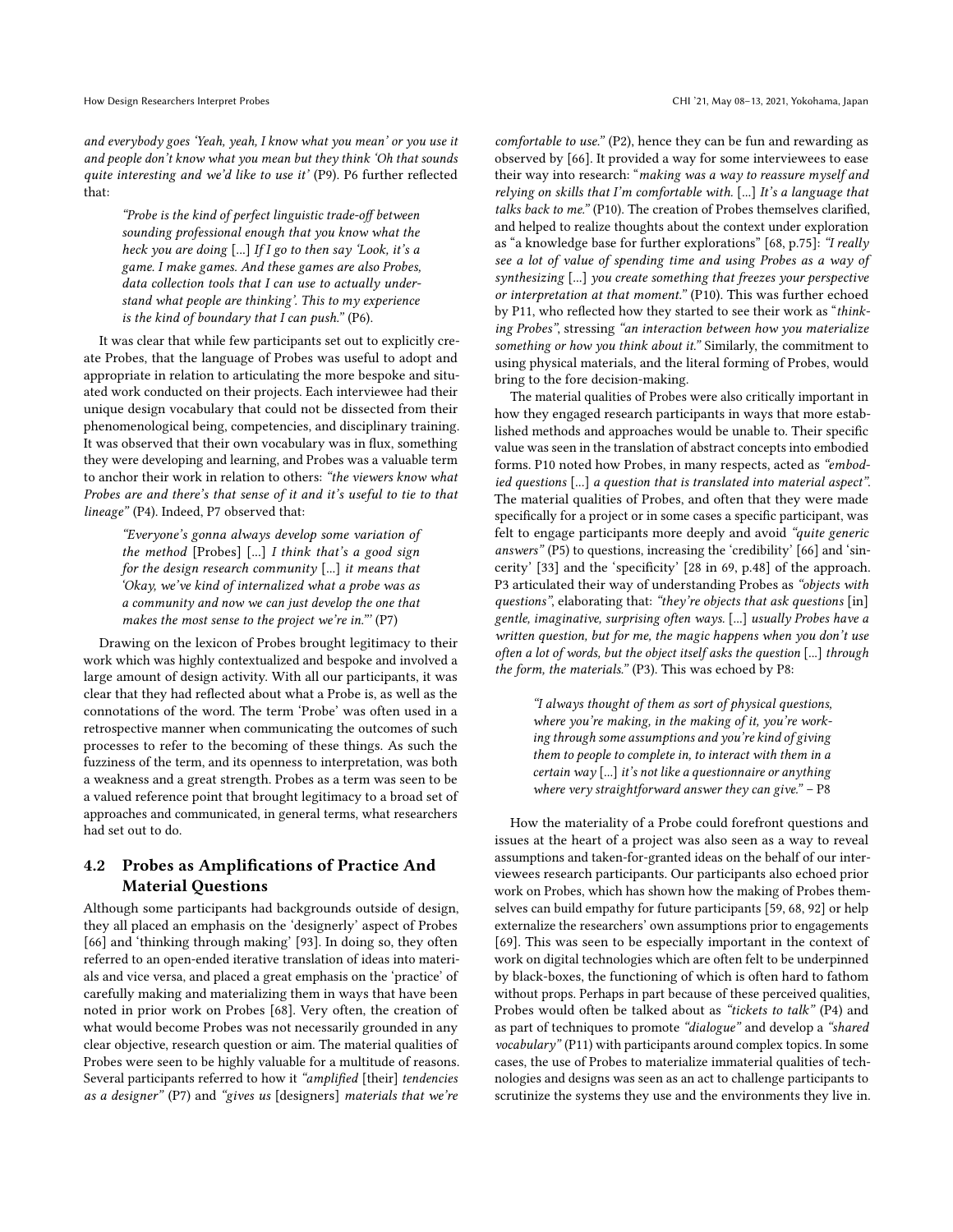However, even when carefully considered, the material aspects of Probes can also present some challenges. Several interviewees spoke of the ways in which their Probes at times challenged participants too much, as a result of their unfamiliar nature of posing questions compared to other, more commonly understood forms of research. Probes were sometimes seen as confusing, too abstract, or "kind of obtuse, slightly complicated" (P9) for research participants, where the openness of Probes could lead to exploration and uncertainty at the same time [\[69\]](#page-13-8). Indeed, several participants refected on how the material qualities of Probes needed to be considered with careful consideration for the specifc contexts within which they would be used [\[69\]](#page-13-8). For example, P1, who worked in refugee camps, pointed out to how materiality "needs to be familiar, also needs to be something that they can relate to and see how it connects to our research, and also connects to their lives and understanding of lives" in order to avoid creating barriers in between with their participants. As we will explain next, the considered labor in the creation of Probes was often a result of wanting to do good for participants and demonstrating that, and considered a worthwhile investment. As opposed to the understanding of method in linear terms to rationally solve a problem and reach closure, the refective practice of materializing ideas and vice versa, was instead seen to be an exploratory and problematizing process that was based on creating diference and divergence [\[64\]](#page-13-22), and this was refected in how our interviewees spoke of their process of making Probes.

## 4.3 Probes as Manifestations of Care for Others

Building on the concerns around the careful and considered materialization of their Probes, interviewees also sought to challenge some of the taken for granted dichotomies between researchers, designers and participants in HCI Research. This came through in particular through demonstrating sensitivity to people's lives and signifying reciprocity. For instance, after a set of initial visits to their participants' homes, P2 explained how they designed their Probes to make them "ft in that space" in a way that was "highly curated [with] a lot of sensitivity to colors and design". Beyond demonstrating thoughtfulness, it was an attempt to build relationships with participants: "the Probes are a way of expressing a design intent and a design professionalism [...] they clue the participants into the kind of people that we are and give us a way of demonstrating, like building a relationship with the people as well, and demonstrating care and deliberacy." (P2). P2 further noted that the care is inherent in working to provide a unique experience through bespoke and customized artifacts: "the process of having something bespoke designed for you, and then having that delivered and experiencing that is pretty amazing actually". Many interviewees would frequently speak about how their participants would react positively to Probes, and refer to the care and thought that had gone into their production. P5 noted how "people were explicit about the fact that they liked these objects". P10 reflected on how the considered creation of Probes would leave a "good impression": "I remember one saying, 'Oh, you could have not bothered, you could have just done a questionnaire but no, you went into a lot of trouble'. And I think that really demonstrated my motivation, the effort I put in making those things for them." (P10).

P10 went on to also refer to the importance of carefully created Probes in building trust and rapport with their participants, especially for projects conducted over extended periods of time. This was echoed by P11, who explained the act of handing over a probe was "like giving a gift to someone more even than you're trying to get data yourself for your research" (P11). Probes also often left behind an awareness and care for a cause; P8, for instance, explained how their participants' reported enduring recollections of their work every time they witnessed food waste, even years after their engagement with their Probes to explore the non-intentional food waste at home. By demonstrating care, it was also felt participants might be more inclined to reciprocate care back. P5 noted how their research participants appeared to feel it was "necessary" to show that "care that had gone into fulflling them and spending time and then taking the time to talk to us". At the same time, as P8 discussed at length in their interview, the materiality of Probes and their carefully thought through creation refected the willingness and efort to "give something of your own", to make participants not feel that they "have to give me everything, instead of the designer putting something back" as they may in "very researchy" modes of engaging like questionnaires (P8).

This is not to say all interviewees supported this idea that the creation of carefully realized, highly polished, Probe materials was a signifer of care. P1 refected that such designerly statements of care may also be viewed as an unintentional display of privilege and distance the researcher from their participants. In P1's context, where they were working with various marginalized communities and within refugee camps, care needed to be demonstrated by using familiar materials that "are not saying [we are] being lazy" but "don't have so much inherent value in the material". They further reflected:

> "[in one case] it looked very refned and then participants in the camp were really hesitant on passing it around. They were hesitant with the children grabbing them and ripping them apart, so the formality of it, kind of in the material, the way that it looked, I think, wasn't the best [...] They need to be very comfortable with the materials that they use, in the way that they express themselves, or else, again, it's me coming in with assumptions of what's the best way to design."  $- P1$

There were also cases where this messiness of the situated practice of Probing blurred the boundaries between the researcher and the researched in challenging ways. P1 referred to the ongoing negotiations around "consenting and re-consenting and re-consenting" to make sure both their participants and they as the researcher were comfortable with their personal involvement in each other's lives and boundary management during the research process. They reflected that "we don't report [this] much in HCI [...] when we are doing this type of work".

These examples overall demonstrate how Probes enable care through reciprocity by humanizing not only the participants [\[38\]](#page-13-9) but also the researcher, therefore subverting the idea of the researcher as a detached, neutral observer. Furthermore, as noted for P8 and some other interviewees like P7, there were other inherently subversive aspects of care, which was to challenge the existing hegemonic practices and preconceptions about a range of issues related to conducting design-led research, in contrast with the normative stance of the researcher. This is explained further in the following theme.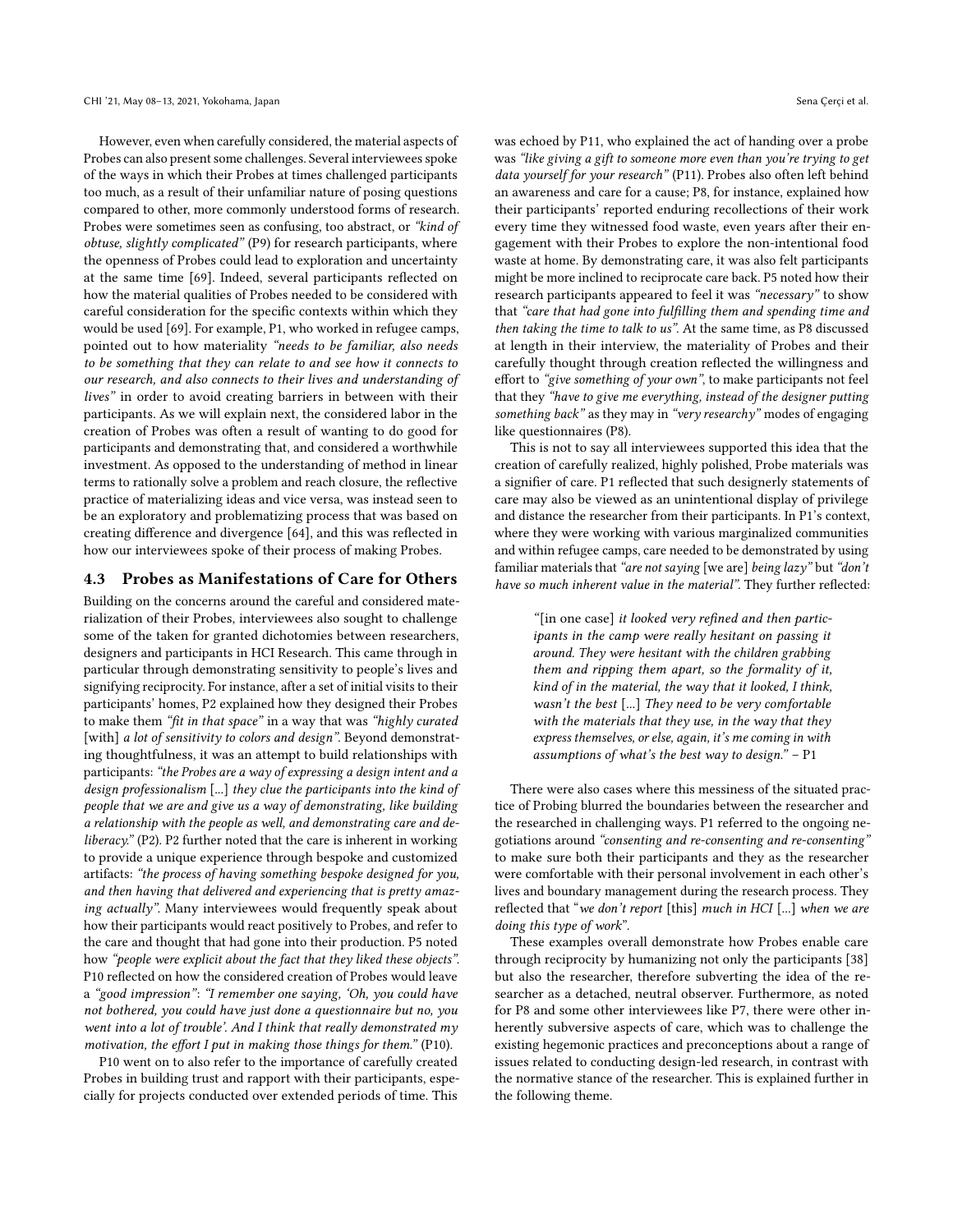## 4.4 Probes as Subverting and Facilitating Small Politics

Whether using Probes to explore futures or to fnd alternative framings for a contemporary design situation, subversion was a key common concern for all participants. For some, subversion was overt in the topic of inquiry. For example, P8 used Probes to "disrupt [...] stereotypical ideas of what a home is". Others were more explicit about using them to disrupt the trajectory of the present towards alternative futures, acknowledging their potential deviancy from the original Gaver et al. [\[31\]](#page-12-0) work. For instance, P4 used Probes as an entry point to an open-ended, unfinished design fiction. When distinguishing their sense of Probing from others, they hinted at the temporal qualities of Probes:

"these are not Probes in the Gaver sense [...] these artefacts are design proposals really of a sort, framed in a particular way, but actually for me, they are mostly about the ticket to talk thing, they're mostly about being something to talk about and making that conversation easier, [...] I think the Gaver style of Probes relies on inspiration from what's around you but [...] when you're trying to get participants to think [in a] future-oriented way, you know, you have to pull them further."  $- P4$ 

Although their work was very diferent to P4's, P9 made a similar point about the future-orientation and interventionist qualities of Probes:

"there's two aspects that design is working to achieve [in the project] facilitating these conversations with young people through Probes around their understanding of demolitions and what it means to them, and how they resist the [Anon.] occupation, and then we will take these kind of artifacts and use them to reimagine policy for the [Anon.] government and how they allocate aid [...] it's much more about kind of future thinking than it is about how do we understand what is there now. It's about how we reimagine [Anon.] policy." – P9

One critical aspect alluded to by P9 here is the value of Probes and creative activities is in enabling participants to open up and engage in dialogues that involve subversion without necessarily opening them up to potential dangers. Continuing their example, P9 went on to explain the signifcance of this in their work:

"The strength of doing this is that because, if you try and ask somebody about politics within [Anon.], they either open up too much [...] or they won't say anything at all [...] this is obviously about the challenges of the political situation, without being political with a big P, it's like small politics, [...] it allows people some space to talk about politics, but in a safe way. [...] we put the [Probes] on the table, and people are immediately wanting to engage with them and are intrigued about what is in them and what the questions are."  $- P9$ 

There is an indication in the examples above that refects how design research dealing with the world as it ought to be subverts the hegemonic notion of research, which is about studying the world as it is [\[81\]](#page-13-16). This was especially important for P1 and P9, in part

because their work involved working with marginalized, yet supersurveilled [\[73\]](#page-13-30), communities like refugees in camps or habitants of a confict zone. P1 explained how they engaged in a process where their participants collaborated with them in selecting the methods of enquiry for the project. They noted how: "they did have the option of an interview and a focus group that they're like 'Oh we've never done this method before' [...] they afterwards told me, 'Oh people always come here and interview us and leave'. Whereas when you start using design materials, you're actually, you're, you're making a longer-term commitment." They went on to also explain that later into the research, one of their participants recounted to them how "'If someone comes here to just interview us and leave, we're saying no'. (P1). In this regard, not only designing, but also conducting design research is doing "small politics" as described by P9, especially if aiming to engage people in the process in their own contexts. Indeed, P1 further refected that: "[For me] It's all about creating shared understandings of what the research is, what the data is, of each other [...] the most natural things to do then, is, if you're trying to create a shared understanding, it's actually share the decisions regarding what to do." (P1).

The examples shared by P1 and P9 were the most explicitly politically charged contexts shared with us by interviewees, but this is not to say such "small politics" and the creation of resources for did not exist elsewhere. For instance, in P2's work the notion of Probes being a resource for action was subtle; the Probes were to enable ways for their participants to refect on and reconsider their experiences of their home. P10 was also involved in "small politics" by giving voice to their participants through a manifesto that embodied their collective Probe returns and could be used as part of future advocacy activities. Similarly, P5 explained how a key component of their work was on eliciting alternative understandings from marginalized communities on cross-cultural heritage and sharing these back. They refected that the legacy of their work, for them, is "to think about, [...] what are our responsibilities towards this kind of material beyond just explaining people what we're going to do with it and going through ethics procedures and being upfront?". Again, this reinforced a view that for our interviewees Probes, and the wider projects they contribute to, aim to draw out oft-ignored narratives and concerns about matters that concern research participants, and challenge the taken for granted view that research is'done' to people by researchers, who own the intellectual property.

When asked about the challenges to working with Probes, it became clear that the issues around legitimacy were not resulting from Probes themselves, but from the higher-level issues around ftting such counter-hegemonic design-led research practices within the field of HCI. P8 emphasized that "the reflexivity is so ingrained in the whole probe approach that it's, kind of, really forgiving" in regards to framing the rich (referring to "the wide focus and the diverse and subjective ways in which the people have expressed themselves" [\[68,](#page-13-14) p.76]), yet fragmented and somewhat deemed invalid data they provide. P12 similarly expressed:

> "I think these challenges [issues of legitimacy] don't come from the Probes [...] that challenge comes from this kind of scientifc domination, or the domination of scientifc quantitative research that has in the past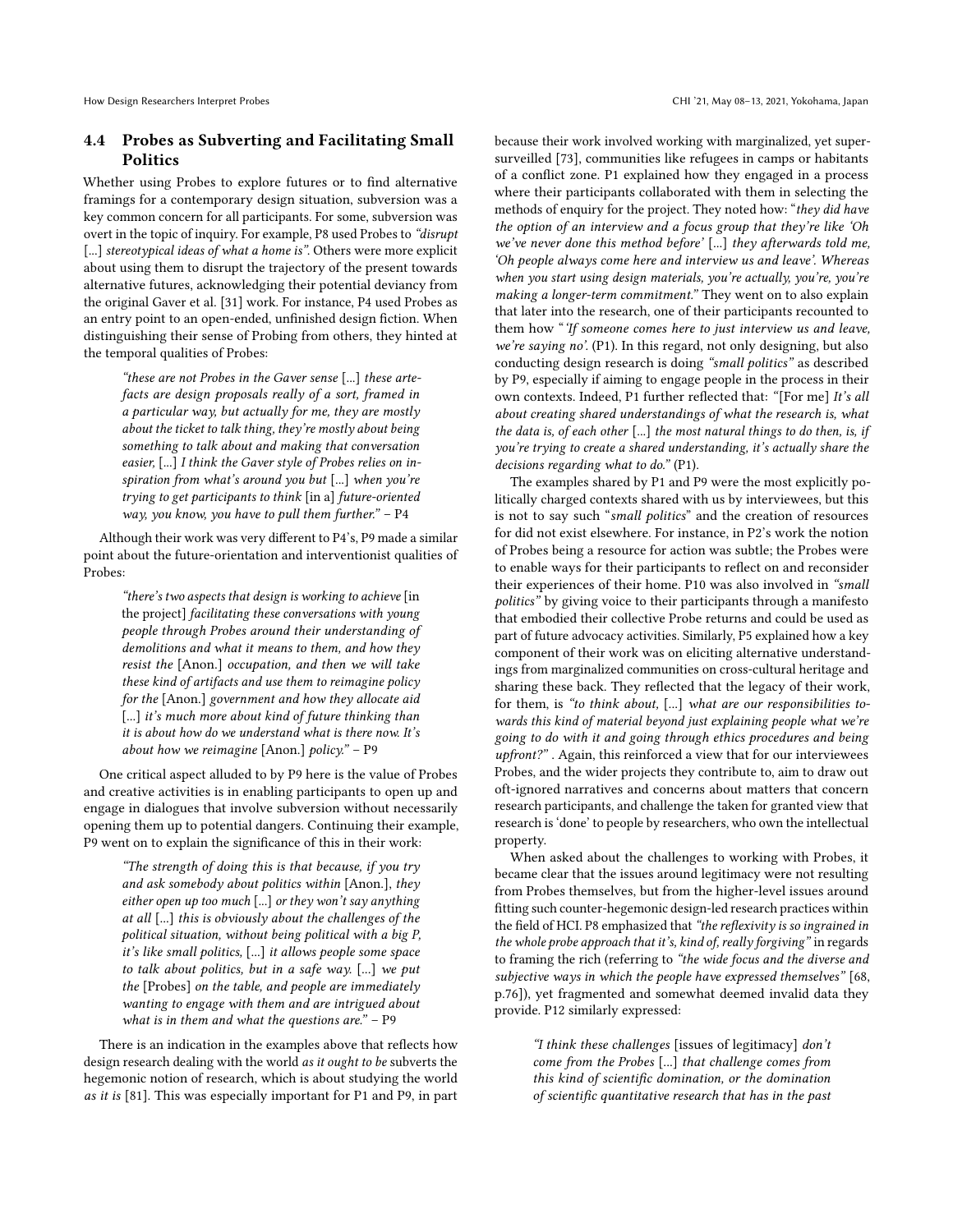always been presented as more valid [...] and qualitative research is deemed valid in certain, sort of very regimented ways if it's done almost scientifcally, and also art-led research is considered valid in certain ways but not always and there's very often this notion that it has to be validated in terms of how it will be evaluated [...] And so I believe that the limitations really rests in these frameworks of what is valid, if that makes sense." – P12

What comes through the interviews is a level of sophistication in how the design researcher participants understood their Probes and the roles their materials were playing in relation to the existing practices and enabling people to move towards future situations. Indeed, perhaps at odds with how Probes are often reported on in the literature, there was a clear purpose and intentionality in the creation of Probes beyond cheaply gathering data from participants.

# 5 DISCUSSION

With this study we set out to unpack how design researchers interpret Probes. Through talking to a divergent group of design researchers, we have come to see a plurality of critical meanings, interpretations and understandings of how they are used in research and practice. In the following we unpack these insights further in relation to prior work on Probes and debates around the nature of practice-based design research in HCI.

#### 5.1 Valuing the Fuzziness of Probes

It was very apparent that our interviewees embraced the fuzziness of Probes in diverse ways of defning and using Probes in their RtD activities, in line with Gaver's skepticism to formalize them as a methodology [\[32\]](#page-12-3). Probes have come to be known for their ambiguous qualities that draw their participants into open-ended, and sometimes purposely ill-defined, activities; but our analysis revealed that Probes as an umbrella term has also become a metaphor for critique within the RtD approach. This is not only because of their historical signifcance as a particular critique of method in HCI, but also because of their openness to interpretation as a metaphor [\[55\]](#page-13-31), almost like a "Rorschach test, revealing their uptakers' perspectives and preoccupations" [\[10,](#page-12-8) p.1082]. Designers are said to be "educated to work with ambiguous topics, with incomplete knowledge, and to look for new ways to approach existing issues" [\[68,](#page-13-14) p.73], often working with metaphors as a creative tool [\[5\]](#page-12-22). Trained designers often value this versatility and openness to interpretation rather than completely disregard them as an 'ill-legitimate' approach to research. Our fndings also emphasized that the ambiguity around Probes as a concept is made into a problem in HCI rather than actually posing a problem for design researchers. By framing the original Cultural Probes as a critique of 'method' in HCI and emphasizing the practices of critique enabled by the Probes, we imply that attempts to formalize or police Probes would strip them of their intended critique and the refective practice of interpreting them. As Butler reminds us, "critique is always a critique of some instituted practice, discourse, episteme, institution, and loses it loses its character the moment in which it is abstracted from its operation and made to stand alone as a purely generalizable practice" [emphasis in original] [\[14\]](#page-12-23). Instead, similar to Reeves and Beck's

review of how HCI talks about the phenomenon of interaction, we believe that the explicit articulations of the divergent concepts of Probes could create "a site of productive confict" [\[74,](#page-13-32) p.144], and in doing so, perhaps "bridging gaps between increasingly disparate HCI communities" [\[74,](#page-13-32) p.150] and the fragmented nature of their knowledge production within HCI [\[40\]](#page-13-33).

The ambiguity surrounding the lexicon of Probes was seen to be especially valuable when trying to develop creative methods that were specifc to a particular design situation or context, but still ensuring there was legitimacy to the approach taken. Wary of the concerns around the epistemological consistency of Probes, we asked our interviewees to make explicit how they interpret "the powerful metaphor of the 'probe'" [\[63,](#page-13-6) p.86; italics in original], and found out that they had indeed critically refected on the implications and epistemological commitments of their interpretation of the Probes for their practice. They were critical and cautious of not using Probes as shortcut substitutions for deep qualitative and ethnographic work, but instead emphasized the supplementary, catalyzing or enchanting qualities of Probes for such work. This demonstrated, to us, that there was an ongoing sense that the fuzziness of Probes can still lead to issues such as Dourish's claimed "discount ethnography" [\[25,](#page-12-9) p.548], and that design researchers were prepared to defend and articulate how their work was not such.

Furthermore, the fuzziness and fuidity of how Probes are defned also, ironically, meant design researchers sufered at the hand of some policing of the term. Beyond what we reported in the Findings, we saw cases where our participants had set out to not create Probes, yet peer-reviewers in the research community demanded these be located within its discourse for publication. Boehner et al. [\[10\]](#page-12-8) noted the dangers inherent in the reinvention of Probes as method within HCI [\[35\]](#page-13-17), where a community commonly accepts the validity of 'Cultural Probes' as a taken-for-granted method, without critically scrutinizing how it deviates from them in essential ways. While the creation and utilization of Probes in projects comes with certain values and positions that should cohere, their manifestation and materialization may be very diverse as our interviews revealed. In simple terms, the citation of the original work, and the brief locations of one's own approach in relation to that, should not be used as a self-referential proxy to legitimize the method. As P9 pointed out, this has an impact on the "currency" of the word. To enforce citation and reference when not appropriate is to ft the approach into the rigid and highly regimented knowledge systems that still pervade HCI; and in doing so, it makes less legitimate the situated, contextual and provisional nature of knowledge from RtD [\[34\]](#page-12-12) and which seems to be so valued by the participants in our study. Our fndings show how the hegemonic uptake of methods is "subject to circulations, negotiations and frictions as well as individual and collective aspirations" [\[2,](#page-12-24) p.481]. As such, the ongoing conversations about Probes as a design-led approach to research should include explicit discussions of the power struggles and complexities around conducting design-led research in HCI [\[48\]](#page-13-15), reflections on design's processional character and relevance to scientifc research as "a means to critically refect on HCI's practice" [\[86,](#page-14-8) p.66]; or as we refer to it, its intended critique. Our fndings emphasized the designed nature of Probes and also how they were implemented as part of designed, even staged processes that had a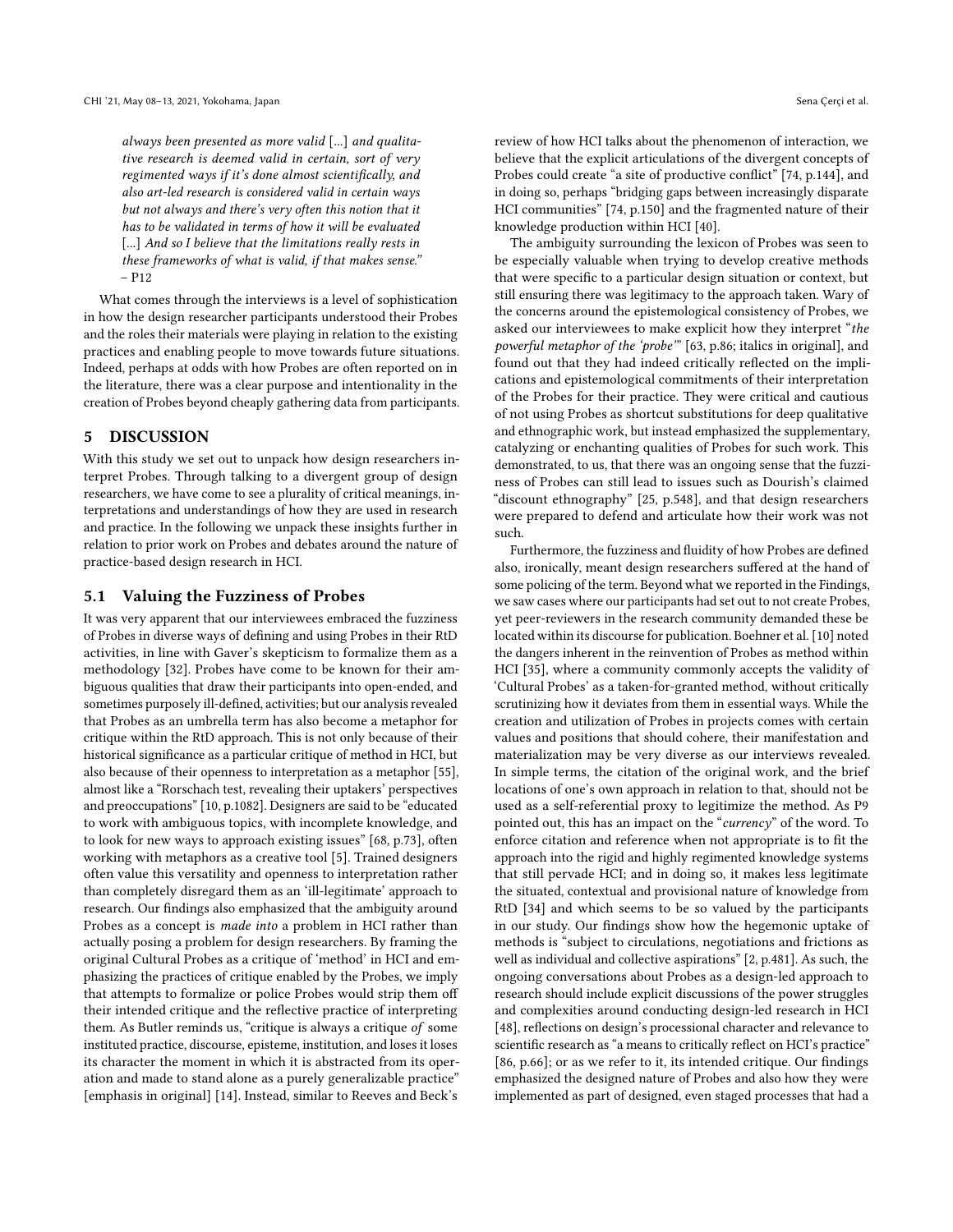signifcant impact on how they worked. By reporting on the critical motivations to use and cite Probes, as well as the refective practice of making them as in the example of [\[12\]](#page-12-25), the latent critique in the original Probes and its increasingly divergent interpretations may be turned into a productive discussion about the normative conceptions of method, research, and 'user' within HCI. Wary of the concerns around "theoretical hygiene" [\[82,](#page-13-34) p.2 in [5,](#page-12-22) p.493], tracing and documenting design processes as well as outcomes [\[53\]](#page-13-35) can make this valued approach more accessible for the wider community of HCI and work against the gatekeeping of design research know-how.

## 5.2 Humanizing Research through Probes

Building on the above, the literature on Probes have referred to their potential for "humanis[ing] the participants" [\[38,](#page-13-9) p.33]. Our fndings emphasized that Probes aim at expanding or pushing the boundaries of a 'user' rather than accurate representation of them [\[41\]](#page-13-13) or of design specifications [\[68\]](#page-13-14). This was echoed in the way Probes were used by our interviewees to disrupt stereotypes and critique conventions around a given design situation. As highlighted by [\[51,](#page-13-36) p.156], the value of Probes lay in their capability to initiate personal conversations around its object of inquiry, as opposed to presenting a prescriptive 'method'. As such, Probe artifacts are "not solutions to any problem", but "rather a way of soliciting further refection providing a situated ticket to talk" [\[15,](#page-12-26) p.435]. The majority of our interviewees had follow-up interviews with their participants in order to discuss what could be otherwise obscure in the Probe returns [\[62,](#page-13-10) [69\]](#page-13-8) and to support design empathy [\[68\]](#page-13-14). This enabled humanizing participants on a deeper level than the abstracted analysis of Probe returns as "[s]orting through masses of maps, cards, and photographs" in the original work [\[31,](#page-12-0) p.27 in [68,](#page-13-14) p.68]. Because these dialogical sense-making processes between the research stakeholders through Probes is performative, "the way of practicing these dialogues matters" [\[36,](#page-13-37) p.314; emphasis in original]. As mentioned by our participants, the structure and staging of these interviews following Probe returns could be investigated further in terms of individual and collective sense-making and how this infuences the way Probes are designed and made to work, as mentioned by a few of our interviewees.

As our fndings have shown, the situated practice of Probing makes it a dialogical process that humanizes the researcher (or the research team) as well. Design's processional character also requires making visible the unfolding contingencies involved in the situated practice [\[86\]](#page-14-8), especially for the Probing process that could go "almost on its own, going beyond designers' or researchers' control" [\[69,](#page-13-8) p.37]. Historically in how studies are reported in HCI, the humanity of the researcher is either taken-for-granted (as part of the humanistic approaches acknowledging and embracing subjectivity) or neglected on purpose (to legitimize the research to make it look objective). As part of the strategies and considerations to make Probes work [\[69,](#page-13-8) [92\]](#page-14-3), our interviewees mentioned the informal interactions within their research team as well as with their participants, echoing [\[42\]](#page-13-38). Although informal, these pre-Probing engagements were central to the small politics of design research in terms of building rapport, expressing intent, setting boundaries and managing expectations from the research and the stakeholders involved in the research. Given the exploratory, non-deterministic and

drifting nature of design [\[54\]](#page-13-39), these humanizing engagements that are often neglected in the dissemination of Probes had an infuence on the success of Probes. While this was not an explicit concern for some of our interviewees, it was especially a concern for those that worked with Probes in sensitive contexts with complex dynamics of research and the people and stakeholders involved. Gaver was explicit in how they wanted to reveal themselves in the process [\[32\]](#page-12-3), but their revelation was more related to authorship within the aesthetic accountability [\[54\]](#page-13-39) of their artist-designer tradition. On the other hand, we observe that our interviewees appropriated Probes to enhance participant empowerment in the Probing process on a range of levels (P1, P5, P9, P10, P11), which were negotiated through often unreported informal engagements throughout the process.

The humanizing qualities of Probes have been previously reported to enable remote research without the researcher being present in their context of inquiry at all times [\[83\]](#page-13-40), providing a feeling of researcher's presence for the participants and vice versa when returned [\[66,](#page-13-11) [68\]](#page-13-14). It has been argued that the lack of researcher presence requires further refection on the researchers' accountability and subjectivity in the research process [\[63\]](#page-13-6) in order to understand "the way that the designer's authority is subtle and nuanced" in comparison to more overt expressions of authority [\[18,](#page-12-27) p.440]. Our fndings accentuated the designed nature of Probes and how the decisions around the materiality of Probes were made with extra care and attention for these subtle expressions of authority, especially in cross-cultural, historically or socio-politically charged settings (P1, P2, P5, P8, P9). Although these considerations are not always reported in depth, acknowledging and refecting on these subjectivities are important even when the Probes may be used for design inspiration than information [\[83\]](#page-13-40).

Like in social sciences, refexivity brings to the fore the human factors involved in the research process; however Probes "embody a diferent set of sensibilities from most other social research methods" [\[11,](#page-12-28) p.185] which brings forth diferent forms of refexivity and humanization. However, as identifed by Taylor et al. [\[87\]](#page-14-9), the experiences, emotional responses and lived accounts and motivations of design researchers are often missing from the narratives of research papers. Our participants' accounts of their projects articulated how their dispositions were not just critical in how their Probes manifest materially, but also in how they situated their Probes in relation to the lineage of prior Probes research and adapted these for their own expertise, interests and disciplinary strengths. To avoid accounts of such disposition also neglects the "small politics" of design (as P9 expressed it) in studying what ought to be than as is [\[81\]](#page-13-16). Moreover, the bracketing out of the researcher as the detached, objective researcher or limiting the presence of them [\[16\]](#page-12-17) promotes a realist tone in reporting [\[76\]](#page-13-41), reinforces certain ideas in HCI like scientism [\[34,](#page-12-12) [95\]](#page-14-10), and therefore raises doubts about the legitimacy of such humanistic approaches to and accounts of design-led research [\[87\]](#page-14-9). This is particularly important for the reporting on Probes, which were "purposefully against scientism" [\[69,](#page-13-8) p.34].

Not only because of involving participants in the Probing process, but also because of the inherent critique in design practice as to what should be [\[81\]](#page-13-16), Probes blur the boundaries between the researcher and the researched, and the fundamental ontological demarcation of research as the controlled study of the world as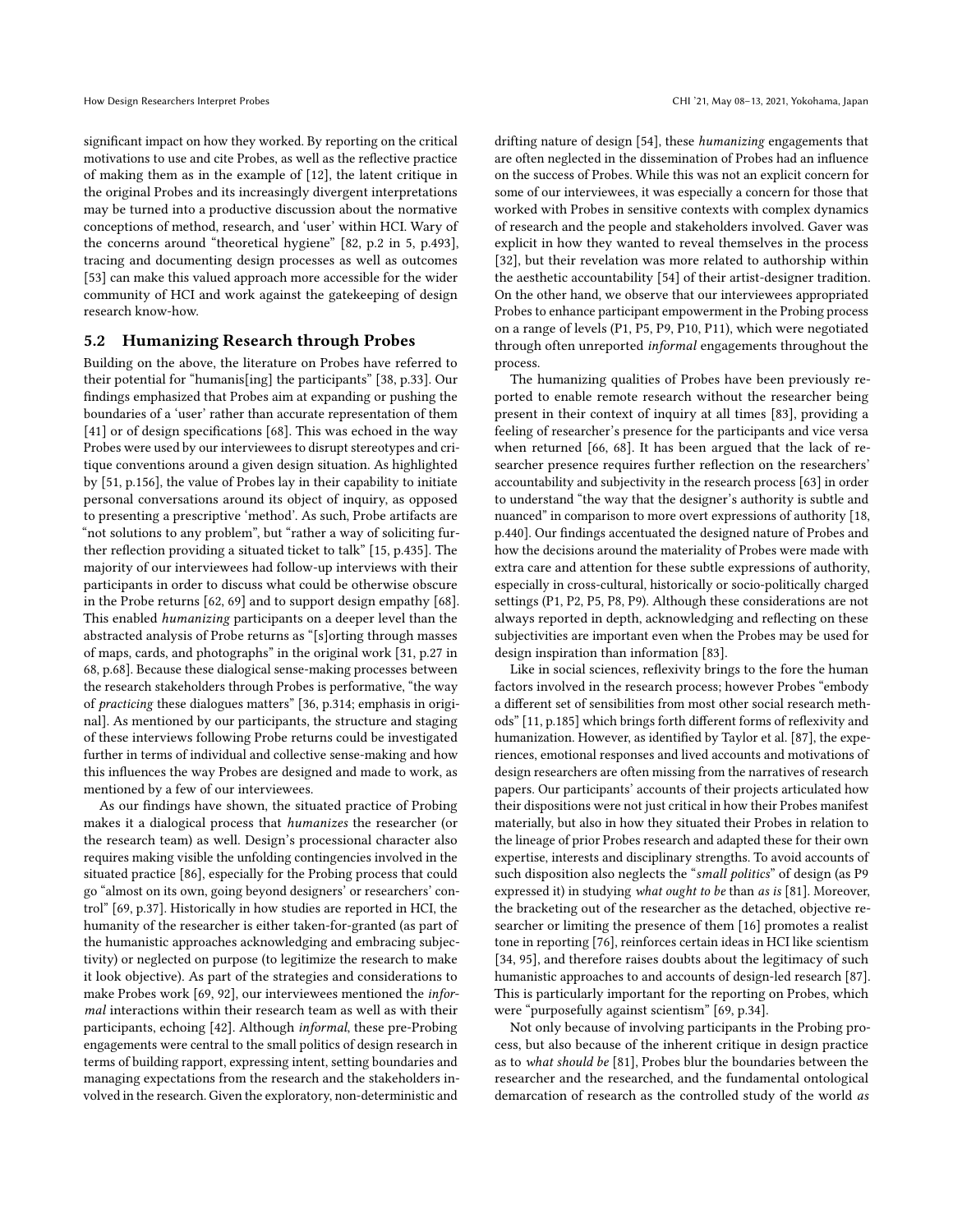it is, positioning the "small politics" of research perhaps closer to activism than imagined (as alluded to by P1, P5, P9, P10). As a result, matters of care [\[4\]](#page-12-29) that are especially important for emotionally charged or socio-politically complex situations are not reported enough. Indeed, we saw in some instances the great tensions that come about between caring too much about the research in order to engage in the bigger politics of situation and a concern with coercing participants into the 'burden' of Probes as opposed to the small politics of caring for the participants. The blurring of these boundaries require constant, iterative refection on and re-negotiation of these boundaries, and in that way, Probes become a 'burden' on the researcher as much astheir participants. Revealing the researcher in the process [\[32\]](#page-12-3), but also humanizing them, is critical in understanding the tensions around situated, 'real world' practices of Probing, as opposed to bracketing the researcher in theory-based, abstract methods.

# 5.3 Probes as Relating, Questioning, and Owning

Although they did not originate in participatory design tradition, Probes are increasingly used for their qualities as 'boundary objects' [\[84,](#page-14-11) [85\]](#page-14-12) as part of participatory design practices [\[49,](#page-13-42) [50\]](#page-13-43). This is often implied in how Probes are referred to as a facilitator for co-exploring with non-designers [\[68\]](#page-13-14), "as a way of structuring open questions and refections" [\[17,](#page-12-30) p.2519], and "as a bridge between designer and participant to enable alternative modes of discovery in design research practices" [\[21,](#page-12-31) p.699]. While all our interviewees cared for their participants and found ways to include their participants in design processes through the use of Probes, there were very diferent understandings and framings of what constituted 'genuine participation' [\[75\]](#page-13-44). In [\[39\]](#page-13-45), Gaver refects on the ways Probes unsettle the typical relational dynamic between researchers and researched; they force researchers to reveal something of themselves to participants, and they involve activities that are playful and rewarding, giving back to volunteers as much as researchers take. These were all concerns that the design researchers we interviewed had as well. By authoring Probes in a way that spoke to their research imperatives and sensitivities as a design researcher, they wished to share a bit of themselves to their participants. This was done to build relationships with participants, to gear them into where the researchers are coming from, and suggest a degree of reciprocal engagement and mutual learning. Through these, our participants saw Probes as unsettling the traditional dynamic in HCI where participants are treated as subjects, studied by researchers. Where that happens, issues around "refection and learning processes as well as communication of the probing aims and results" become important [\[68,](#page-13-14) p[.74\]](#page-13-32).

Yet to a degree, it was notable how in some ways Probes were described by some of our participants as reinforcing some of the traditional divisions between researcher and subject in HCI. While care and consideration was given in the creation of Probe materials, they were still seen as questions to prompt a participant in order to study them without accounting for the political legacy of the Situationists [\[57\]](#page-13-46). Herein, the designer is still positioned as the expert, even if great care was shown to deliberately disrupt the

expectations around expertise [\[31\]](#page-12-0). While this was explicit in the way P3 referred to their Probes as "object questions" (P3), it was implicit across many of the other interviewees (e.g., P2, P10).

On the other hand, some adopted a very strong participatory approach where the designer took on the position of a facilitator than an expert. These were also made explicit in the way our interviewees talked about their Probes as "dialogical tools" (P1), or "mediation tools" (P11), and also how they referred to their participants as "research partners" (P11). They also mentioned the reciprocal and dialogical exchanges that went beyond the Probing stages of the research; where Probe materials were used not only to promote refections on and articulations of anxieties and aspirations for the future (as noted by Gaver [\[32\]](#page-12-3)), but to scaffold future action among groups "from personal attitudes to long-term collaboration" [\[68,](#page-13-14) p.77].

This is not to be critical of our participants that set out to not be participatory; indeed, these participants often articulated a critical stance against such work or challenged the value of such work in their specifc context in order to avoid 'the tyranny' of participation [\[19\]](#page-12-32) where Probes could turn into an obligation [\[60\]](#page-13-47). Rather, we highlight here the increasingly blurred boundaries of HCI work grounded in the artist-designer tradition, and that the dichotomy posed by Gaver [\[32\]](#page-12-3) around the role of the designer as expert or servant is increasingly less clear. The making of Probes includes "vague guesses of what there could be today and speculations on future possibilities" [\[68,](#page-13-14) p.74], inherently aiming to critique and intervene in the existing situation without being overtly political. Both come with politics and subversion at the heart, it's the nature of how participation is confgured [\[90\]](#page-14-13) and degree of control participants have over owning and actioning knowledge that difers and its dissemination. As tangible representations of their intended subversion, Probes make the otherwise invisible small politics by creating situations [\[47\]](#page-13-5) similar to 'breaching experiments' [\[30\]](#page-12-33) and "allow a place and a time to make space for exploration" [\[68,](#page-13-14) p.76]. The debate around Probes in HCI proves that that design's inherent critique has not "run out of steam" [\[56,](#page-13-48) p.225].

## 6 CONCLUSION

In this paper we have set out to understand the ways Probes, as a contested approach to research in HCI, are interpreted, used and made sense of by design researchers in contemporary RtD. While there has been much debate surrounding Probes in the design research literature, there has been a lack of work focused on experiential accounts of Probes in practice. Through our interviews with a diverse group of 12 design researchers, we have examined some of the motivations for using Probes in HCI projects, how design researchers engage in the material production of Probes, and how these have then been used to scafold research participant engagement. Our participants highlighted that while there continues to be a lack of a clear defnition of Probes in the feld, the fexibility and fuzziness of the term enables it to be adapted and repurposed in ways that brings legitimacy to design-led research. We highlighted key qualities of Probes that are often either taken-for-granted or under-articulated, including the ways they manifest care for participants and subvert traditional notions of research in HCI. As well as highlighting the legitimacy of Probes and design-led research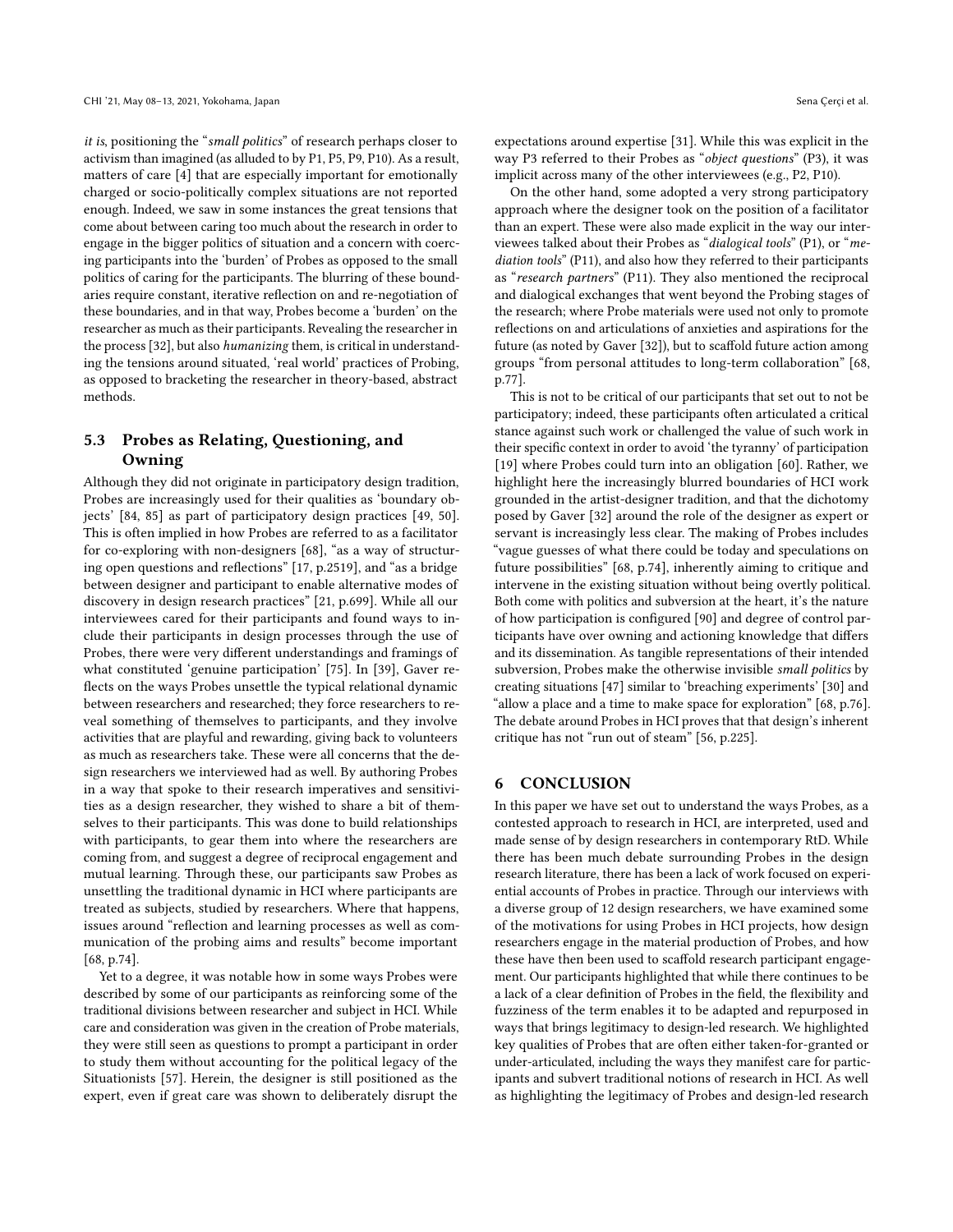in the feld, we revealed ongoing challenges in how we report on Probes. Crucial aspects of the reflective practice of making and implementing Probes is often omitted, as is researcher refexivity in situated practice of making and utilizing Probes. We intend this work to stimulate further research on the small politics and subversive nature of Probes, and hope to initiate a new lines of HCI enquiry and scholarship that reports on the often neglected details of how Probes are conceptualized, made, shared and understood by researchers.

## ACKNOWLEDGMENTS

We would like to thank the research participants for their valuable time and the way in which they openly and honestly discussed tensions in working with Probes within HCI. We would also like to thank members of Northumbria University's NORTH Lab, in particular Reem Talhouk, Kyle Montague, Nick Sheep Dalton for their comments on earlier drafts of the paper and the reviewers for their constructive feedback and trust in the paper's message.

#### REFERENCES

- <span id="page-12-13"></span>[1] Kristina Andersen, Laura Devendorf, James Pierce, Ron Wakkary, and Daniela K. Rosner. 2018. Disruptive Improvisations: Making Use of Non-Deterministic Art Practices in HCI. In Extended Abstracts of the 2018 CHI Conference on Human Factors in Computing Systems (CHI EA '18). Association for Computing Machinery, New York, NY, USA, Paper W11, 1–8. DOI: [https://doi.org/10.1145/3170427.](https://doi.org/10.1145/3170427.3170630) [3170630](https://doi.org/10.1145/3170427.3170630)
- <span id="page-12-24"></span>[2] Seyram Avle, Silvia Lindtner, and Kaiton Williams. 2017. How Methods Make Designers. In Proceedings of the 2017 CHI Conference on Human Factors in Computing Systems(CHI '17). Association for Computing Machinery, New York, NY, USA, 472–483. DOI: <https://doi.org/10.1145/3025453.3025864>
- <span id="page-12-11"></span>[3] Jefrey Bardzell. 2018. Danto's Artworld: Art—and Design—as Inquiry. In Critical Theory and Interaction Design, Jefrey Bardzell, Shaowen Bardzell, and Mark Blythe (eds.). The MIT Press, 529-558.
- <span id="page-12-29"></span>[4] María Puig de la Bellacasa. 2017. Matters of Care: Speculative Ethics in More Than Human Worlds. University of Minnesota Press.
- <span id="page-12-22"></span>[5] Alan F. Blackwell. 2006. The reifcation of metaphor as a design tool. ACM Trans. Comput.-Hum. Interact. 13, 4 (December 2006), 490–530. DOI: [https://doi.org/10.](https://doi.org/10.1145/1188816.1188820) [1145/1188816.1188820](https://doi.org/10.1145/1188816.1188820)
- <span id="page-12-18"></span>[6] Alan Bleakley. 1999. From reflective practice to holistic reflexivity. Studies in Higher Education 24, 3 (Jan 1999), 315–330. DOI: [https://doi.org/10.1080/](https://doi.org/10.1080/03075079912331379925) [03075079912331379925](https://doi.org/10.1080/03075079912331379925)
- <span id="page-12-14"></span>[7] Mark Blythe, Kristina Andersen, Rachel Clarke, and Peter Wright, 2016, Anti-Solutionist Strategies: Seriously Silly Design Fiction. In Proceedings of the 2016 CHI Conference on Human Factors in Computing Systems (CHI '16). Association for Computing Machinery, New York, NY, USA, 4968–4978. DOI: [https://doi.org/](https://doi.org/10.1145/2858036.2858482) [10.1145/2858036.2858482](https://doi.org/10.1145/2858036.2858482)
- <span id="page-12-15"></span>[8] Mark Blythe. 2017. Research Fiction: Storytelling, Plot and Design. In Proceedings of the 2017 CHI Conference on Human Factors in Computing Systems (CHI '17). Association for Computing Machinery, New York, NY, USA, 5400–5411. DOI: <https://doi.org/10.1145/3025453.3026023>
- <span id="page-12-10"></span>[9] Susanne Bødker. 2015. Third-wave HCI, 10 years later—participation and sharing. interactions 22, 5 (September-October 2015), 24–31. DOI: [https://doi.org/10.1145/](https://doi.org/10.1145/2804405) [2804405](https://doi.org/10.1145/2804405)
- <span id="page-12-8"></span>[10] Kirsten Boehner, Janet Vertesi, Phoebe Sengers, and Paul Dourish. 2007. How HCI interprets the probes. In Proceedings of the SIGCHI Conference on Human Factors in Computing Systems (CHI '07). Association for Computing Machinery, New York, NY, USA, 1077–1086. DOI: <https://doi.org/10.1145/1240624.1240789>
- <span id="page-12-28"></span>[11] Kirsten Boehner, William Gaver, and Andy Boucher. 2012. Probes. In Inventive Methods: the Happening of the Social, Celia Lury and Nina Wakeford (eds.). London: Routledge Press, 185–201.
- <span id="page-12-25"></span>[12] Andy Boucher, Dean Brown, Liliana Ovalle, Andy Sheen, Mike Vanis, William Odom, Doenja Oogjes, and William Gaver. 2018. TaskCam: Designing and Testing an Open Tool for Cultural Probes Studies. In Proceedings of the 2018 CHI Conference on Human Factors in Computing Systems(CHI '18). Association for Computing Machinery, New York, NY, USA, Paper 71, 1–12. DOI: [https://doi.org/10.1145/](https://doi.org/10.1145/3173574.3173645) [3173574.3173645](https://doi.org/10.1145/3173574.3173645)
- <span id="page-12-20"></span>[13] Virginia Braun, and Victoria Clarke. 2006. Using thematic analysis in psychology. Qualitative Research in Psychology 3, 2 (2006), 77–101. DOI: [https://doi.org/10.](https://doi.org/10.1191/1478088706qp063oa) [1191/1478088706qp063oa](https://doi.org/10.1191/1478088706qp063oa) [14] Judith Butler. 2001. What is Critique? An Essay on Foucault's Virtue. (May 2001).
- <span id="page-12-23"></span>Retrieved September 15, 2020 from [https://transversal.at/transversal/0806/butler/](https://transversal.at/transversal/0806/butler/en)

- <span id="page-12-26"></span>[en](https://transversal.at/transversal/0806/butler/en) [15] David Chatting, David S. Kirk, Abigail C. Durrant, Chris Elsden, Paulina Yurman, and Jo-Anne Bichard. 2017. Making Ritual Machines: The Mobile Phone as a Networked Material for Research Products. In Proceedings of the 2017 CHI Conference on Human Factors in Computing Systems(CHI '17). Association for Computing Machinery, New York, NY, USA, 435–447. DOI: [https://doi.org/10.1145/3025453.](https://doi.org/10.1145/3025453.3025630) [3025630](https://doi.org/10.1145/3025453.3025630)
- <span id="page-12-17"></span>[16] Ko-Le Chen, Rachel Clarke, Teresa Almeida, Matthew Wood, and David S. Kirk. 2017. Situated Dissemination through an HCI Workplace. In Proceedings of the 2017 CHI Conference on Human Factors in Computing Systems (CHI '17). Association for Computing Machinery, New York, NY, USA, 2078–2090. DOI: <https://doi.org/10.1145/3025453.3025696>
- <span id="page-12-30"></span>[17] Rachel Clarke, Peter Wright, Madeline Balaam, and John McCarthy. 2013. Digital portraits: photo-sharing after domestic violence. In Proceedings of the SIGCHI Conference on Human Factors in Computing Systems(CHI '13). Association for Computing Machinery, New York, NY, USA, 2517–2526. DOI: [https://doi.org/10.](https://doi.org/10.1145/2470654.2481348) [1145/2470654.2481348](https://doi.org/10.1145/2470654.2481348)
- <span id="page-12-27"></span>[18] Marisa Cohn, Tobie Kerridge, Ann Light, Silvia Lindtner, and Matt Ratto. 2010. Tracing design(ed) authority in critical modes of making. In Proceedings of the 8th ACM Conference on Designing Interactive Systems(DIS '10). Association for Computing Machinery, New York, NY, USA, 440–441. DOI: [https://doi.org/10.](https://doi.org/10.1145/1858171.1858260) [1145/1858171.1858260](https://doi.org/10.1145/1858171.1858260)
- <span id="page-12-32"></span>[19] Bill Cooke, and Uma Kothari, eds. 2001. Participation: The new tyranny?. Zed books.
- <span id="page-12-4"></span>[20] Andy Crabtree, Terry Hemmings, Tom Rodden, Keith Cheverst, Karen Clarke, Guy Dewsbury, John Hughes, and Mark Rouncefeld. 2003. Designing with care: Adapting cultural probes to inform design in sensitive settings. In Proceedings of the 2004 Australasian Conference on Computer-Human Interaction (OZCHI '04). p. 4-13.
- <span id="page-12-31"></span>[21] Audrey Desjardins, Cayla Key, Heidi R. Biggs, and Kelsey Aschenbeck. 2019. Bespoke Booklets: A Method for Situated Co-Speculation. In Proceedings of the 2019 on Designing Interactive Systems Conference(DIS '19). Association for Computing Machinery, New York, NY, USA, 697–709. DOI: [https://doi.org/10.1145/3322276.](https://doi.org/10.1145/3322276.3322311) [3322311](https://doi.org/10.1145/3322276.3322311)
- <span id="page-12-1"></span>[22] Laura Devendorf, Kristina Andersen, Daniela K. Rosner, Ron Wakkary, and James Pierce. 2019. From HCI to HCI-Amusement: Strategies for Engaging what New Technology Makes Old. In Proceedings of the 2019 CHI Conference on Human Factors in Computing Systems (CHI '19). Association for Computing Machinery, New York, NY, USA, Paper 35, 1–12. DOI: <https://doi.org/10.1145/3290605.3300265>
- <span id="page-12-5"></span>[23] Betsy DiSalvo and Parisa Khanipour Roshan. 2014. Medium probes: exploring the medium not the message. In Proceedings of the 2014 conference on Designing interactive systems (DIS '14). Association for Computing Machinery, New York, NY, USA, 239–248. DOI: <https://doi.org/10.1145/2598510.2598580>
- <span id="page-12-7"></span>[24] Kees Dorst. 2006. Design Problems and Design Paradoxes. Design Issues 22, 3 (Summer 2006), 4-17. DOI: 10.1162/desi.2006.22.3.4
- <span id="page-12-9"></span>[25] Paul Dourish. 2006. Implications for design. In Proceedings of the SIGCHI Conference on Human Factors in Computing Systems (CHI '06). Association for Computing Machinery, New York, NY, USA, 541–550. DOI: [https://doi.org/10.](https://doi.org/10.1145/1124772.1124855) [1145/1124772.1124855](https://doi.org/10.1145/1124772.1124855)
- <span id="page-12-16"></span>[26] Enrique Encinas, Mark Blythe, Shaun Lawson, John Vines, Jayne Wallace, and Pam Briggs. 2018. Making Problems in Design Research: The Case of Teen Shoplifters on Tumblr. In Proceedings of the 2018 CHI Conference on Human Factors in Computing Systems (CHI '18). Association for Computing Machinery, New York, NY, USA, Paper 72, 1–12. DOI: <https://doi.org/10.1145/3173574.3173646>
- <span id="page-12-6"></span>[27] Enrique Encinas, Abigail C. Durrant, Robb Mitchell, and Mark Blythe. 2020. Metaprobes, Metaphysical Workshops and Sketchy Philosophy. In Proceedings of the 2020 CHI Conference on Human Factors in Computing Systems (CHI '20). Association for Computing Machinery, New York, NY, USA, 1–13. DOI: <https://doi.org/10.1145/3313831.3376453>
- <span id="page-12-21"></span>[28] Brian Jefrey Fogg. 2003. Persuasive Technology: Using Computers to Change What We Think and Do. Morgan Kaufmann Publishers Inc., San Francisco, CA, USA.
- <span id="page-12-19"></span>[29] Christopher Frayling. 1993. Research in Art and Design. Royal College of Art Research Papers 1, 1: 1–5.
- <span id="page-12-33"></span><span id="page-12-0"></span>[30] Harold Garfnkel. 1967. What is ethnomethodology. Studies in ethnomethodology. [31] Bill Gaver, Tony Dunne, and Elena Pacenti. 1999. Design: Cultural probes. inter-
- <span id="page-12-3"></span>actions 6, 1 (Jan./Feb. 1999), 21–29. DOI: <https://doi.org/10.1145/291224.291235> [32] William H. Gaver, Ben Hooker, Anthony Dunne, and Paul Farrington. 2001. The Presence Project (RCA CRD Projects Series). London: RCA Computer Related Design Research, 21–52.
- <span id="page-12-2"></span>[33] William W. Gaver, Andrew Boucher, Sarah Pennington, and Brendan Walker. 2004. Cultural probes and the value of uncertainty. interactions 11, 5 (September + October 2004), 53–56. DOI: <https://doi.org/10.1145/1015530.1015555>
- <span id="page-12-12"></span>[34] William Gaver. 2012. What should we expect from research through design? In Proceedings of the SIGCHI Conference on Human Factors in Computing Systems (CHI '12). Association for Computing Machinery, New York, NY, USA, 937–946. DOI: <https://doi.org/10.1145/2207676.2208538>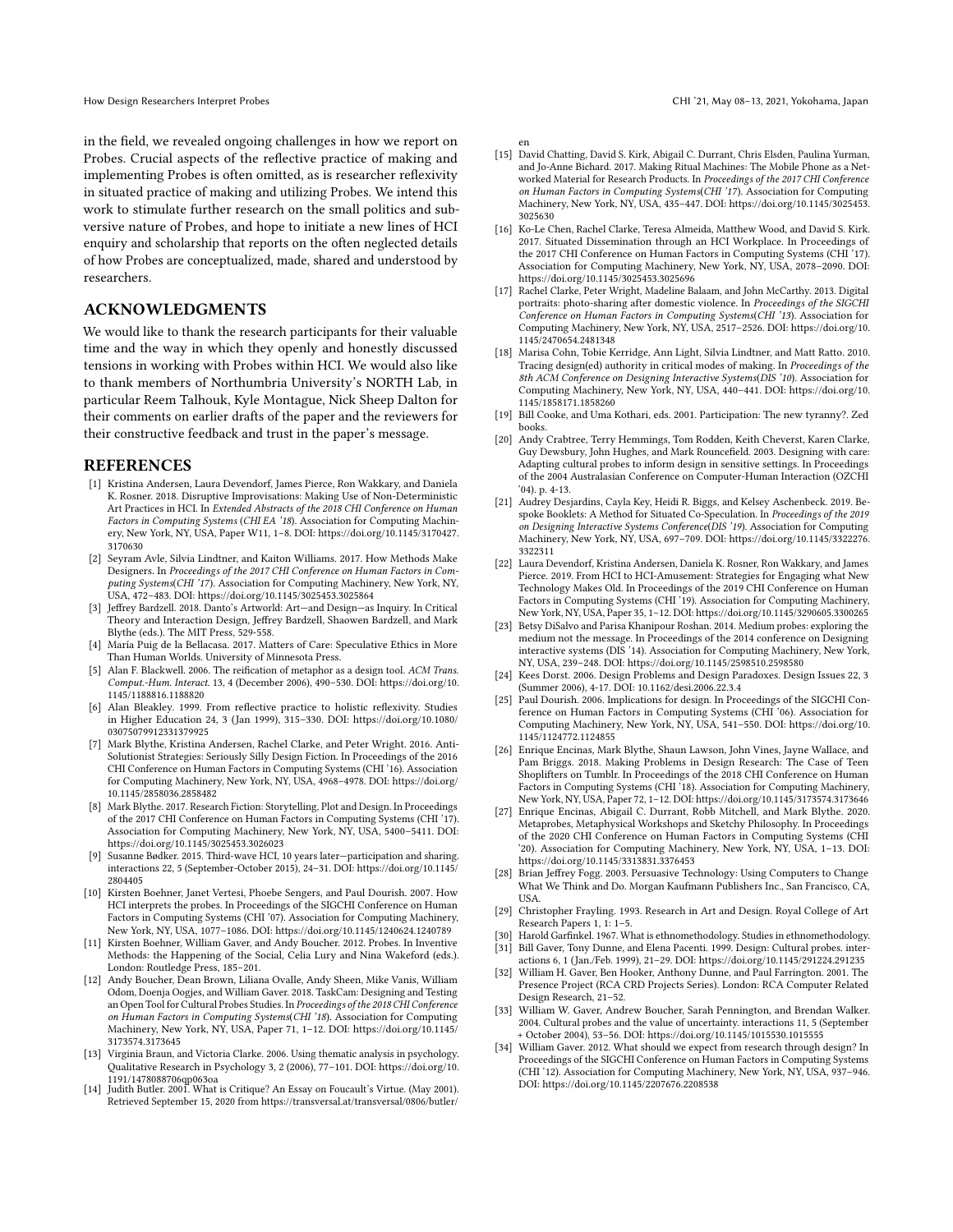- <span id="page-13-17"></span>[35] Aysar Ghassan and Mark Blythe. 2013. On legitimacy: designer as minor scientist. In CHI '13 Extended Abstracts on Human Factors in Computing Systems (CHI EA '13). Association for Computing Machinery, New York, NY, USA, 2149–2158. DOI: <https://doi.org/10.1145/2468356.2468735>
- <span id="page-13-37"></span>[36] Pauline Gourlet. 2018. Children's conversation with experience: making emotional imprints. In Proceedings of the 17th ACM Conference on Interaction Design and Children(IDC '18). Association for Computing Machinery, New York, NY, USA, 313–324. DOI: <https://doi.org/10.1145/3202185.3202734>
- <span id="page-13-27"></span>[37] Maria Göransdotter, Johan Redström. 2018. Design Methods and Critical Historigraphy: An Example from Swedish User-Centered Design. Design Issues 34, 2 (April 2018), 20-30. DOI: 10.1162/desi\_a\_00483
- <span id="page-13-9"></span>[38] Connor Graham, Mark Rouncefield, Martin Gibbs, Frank Vetere, and Keith Cheverst. 2007. How probes work. In Proceedings of the 19th Australasian conference on Computer-Human Interaction: Entertaining User Interfaces (OZCHI '07). Association for Computing Machinery, New York, NY, USA, 29–37. DOI: <https://doi.org/10.1145/1324892.1324899>
- <span id="page-13-45"></span>[39] Connor Graham and Mark Rouncefeld. 2008. Probes and participation. In Proceedings of the Tenth Anniversary Conference on Participatory Design 2008 (PDC '08). Indiana University, USA, 194–197.
- <span id="page-13-33"></span>[40] Jonathan Grudin. 2006. Is HCI homeless? in search of inter-disciplinary status. interactions 13, 1 (January + February 2006), 54–59. DOI: [https://doi.org/10.1145/](https://doi.org/10.1145/1109069.1109108) [1109069.1109108](https://doi.org/10.1145/1109069.1109108)
- <span id="page-13-13"></span>[41] Victoria Haines, Val Mitchell, Catherine Cooper, and Martin Maguire. 2007. Probing user values in the home environment within a technology driven Smart Home project. Personal Ubiquitous [Comput](https://Comput.11).11, 5 (June 2007), 349–359. DOI: <https://doi.org/10.1007/s00779-006-0075-6>
- <span id="page-13-38"></span>[42] Terry Hemmings, Andy Crabtree, Tom Rodden, Karen Clarke, and Mark Rouncefeld. 2002. Probing the probes. In Proceedings of the participatory design conference (2).
- <span id="page-13-19"></span>[43] Kristina Höök, Jefrey Bardzell, Simon Bowen, Peter Dalsgaard, Stuart Reeves, and Annika Waern. 2015. Framing IxD knowledge. interactions 22, 6 (November - December 2015), 32–36. DOI: <https://doi.org/10.1145/2824892>
- <span id="page-13-2"></span>[44] Sami Hulkko, Tuuli Mattelmäki, Katja Virtanen, and Turkka Keinonen. 2004. Mobile probes. In Proceedings of the third Nordic conference on Human-computer interaction (NordiCHI '04). Association for Computing Machinery, New York, NY, USA, 43–51. DOI: <https://doi.org/10.1145/1028014.1028020>
- <span id="page-13-24"></span>[45] Daniel J. Huppatz. 2015. Revisiting Herbert Simon's "science of design". Design Issues 31, 2 (Spring 2015), 29-40. DOI:10.1162/desi\_a\_00320
- <span id="page-13-0"></span>[46] Hilary Hutchinson, Wendy Mackay, Bo Westerlund, Benjamin B. Bederson, Allison Druin, Catherine Plaisant, Michel Beaudouin-Lafon, Stéphane Conversy, Helen Evans, Heiko Hansen, Nicolas Roussel, and Björn Eiderbäck. 2003. Technology probes: inspiring design for and with families. In Proceedings of the SIGCHI Conference on Human Factors in Computing Systems (CHI '03). Association for Computing Machinery, New York, NY, USA, 17–24. DOI: <https://doi.org/10.1145/642611.642616>
- <span id="page-13-5"></span>[47] Miwa Ikemiya and Daniela K. Rosner. 2014. Broken probes: toward the design of worn media. Pers. Ubiquitous Comput. 18, 3 (March 2014), 671–683. DOI: <https://doi.org/10.1007/s00779-013-0690-y>
- <span id="page-13-15"></span>[48] Netta Iivari. 2019. Power Struggles and Disciplined Designers - A Nexus Analytic Inquiry on Cross-Disciplinary Research and Design. In Proceedings of the 2019 CHI Conference on Human Factors in Computing Systems(CHI '19). Association for Computing Machinery, New York, NY, USA, Paper 396, 1–14. DOI: [https:](https://doi.org/10.1145/3290605.3300626) [//doi.org/10.1145/3290605.3300626](https://doi.org/10.1145/3290605.3300626)
- <span id="page-13-42"></span>[49] Juliane Jarke and Ulrike Gerhard. 2018. Using probes for sharing (Tacit) knowing in participatory design: facilitating perspective making and perspective taking. i-com, 17(2), 137-152.
- <span id="page-13-43"></span>[50] Juliane Jarke and Susanne Maaß. 2018. Probes as Participatory Design Practice. i-com, 17(2), 99-102.
- <span id="page-13-36"></span>[51] Heekyoung Jung and Erik Stolterman. 2010. Material probe: exploring materiality of digital artifacts. In Proceedings of the ffth international conference on Tangible, embedded, and embodied interaction(TEI '11). Association for Computing Machinery, New York, NY, USA, 153–156. DOI: <https://doi.org/10.1145/1935701.1935731>
- <span id="page-13-25"></span>[52] Mahmoud Keshavarz. 2016. Design-Politics: An Inquiry into Passports, Camps and Borders. Ph. D. Dissertation. Malmo University, Sweden. [http://hdl.handle.](http://hdl.handle.net/2043/20605) [net/2043/20605](http://hdl.handle.net/2043/20605)
- <span id="page-13-35"></span>[53] Awais Hameed Khan, Stephen Snow, and Ben Matthews. 2020. Tracing Design: Practitioner Accounts of Design Value, Documentation & Practices. In Proceedings of the 2020 ACM Designing Interactive Systems ConferenceDIS '20). Association for Computing Machinery, New York, NY, USA, 2091–2105. DOI: [https://doi.org/](https://doi.org/10.1145/3357236.3395537) [10.1145/3357236.3395537](https://doi.org/10.1145/3357236.3395537)
- <span id="page-13-39"></span>[54] Peter Gall Krogh and Ilpo Koskinen. 2020. Drifting by Intention: Four Epistemic Traditions within Constructive Design Research. Springer Nature.
- <span id="page-13-31"></span>[55] George Lakoff and Mark Johnson. 1980. Metaphors We Live By. The University of Chicago Press, IL.
- <span id="page-13-48"></span>[56] Bruno Latour. 2004. Why has critique run out of steam? From matters of fact to matters of concern. Critical inquiry, 30(2), 225-248.
- <span id="page-13-46"></span>[57] Lucian Leahu, Jennifer Thom-Santelli, Claudia Pederson, and Phoebe Sengers. 2008. Taming the situationist beast. In Proceedings of the 7th ACM conference on

Designing interactive systems(DIS '08). Association for Computing Machinery, New York, NY, USA, 203–211. DOI: <https://doi.org/10.1145/1394445.1394467>

- <span id="page-13-28"></span>[58] Jung-Joo Lee. 2012. Against Method: The Portability of Method in Human-Centered Design. Ph. D. Dissertation. Aalto University School of Arts, Design and Architecture, Department of Design, Finland. [https://aaltodoc.aalto.f/handle/](https://aaltodoc.aalto.fi/handle/123456789/11461) [123456789/11461](https://aaltodoc.aalto.fi/handle/123456789/11461)
- <span id="page-13-29"></span>[59] Jung-Joo Lee. 2014. The true benefts of designing design methods. Artifact: Journal of Design Practice, 3(2), 5-1.
- <span id="page-13-47"></span>[60] Andrés Lucero, Tatiana Lashina, and Elmo Diederiks. 2004. From imagination to experience: the role of feasibility studies in gathering requirements for ambient intelligent products. European Symposium on Ambient Intelligence. Springer, Berlin, Heidelberg, pp.92-99.
- <span id="page-13-26"></span>[61] Andrés Lucero and Tuuli Mattelmäki. 2007. Professional probes: a pleasurable little extra for the participant's work. In Proceedings of the Second IASTED International Conference on Human Computer Interaction, ACTA Press, 170-176.
- <span id="page-13-10"></span>[62] Andrés Lucero, Tatiana Lashina, Elmo Diederiks, and Tuuli Mattelmäki. 2007. How probes inform and infuence the design process. In Proceedings of the 2007 conference on Designing pleasurable products and interfaces, 377-391.
- <span id="page-13-6"></span>[63] Anna Luusua, Johanna Ylipulli, Marko Jurmu, Henrika Pihlajaniemi, Piia Markkanen, and Timo Ojala. 2015. Evaluation Probes. In Proceedings of the 33rd Annual ACM Conference on Human Factors in Computing Systems (CHI '15). Association for Computing Machinery, New York, NY, USA, 85–94. DOI: [https:](https://doi.org/10.1145/2702123.2702466) [//doi.org/10.1145/2702123.2702466](https://doi.org/10.1145/2702123.2702466)
- <span id="page-13-22"></span>[64] Betti Marenko. 2019. The un-designability of the virtual: design from problemsolving to problem-fnding. In Undesign: Critical Practices at the Intersection of Art and Design, Gretchen Coombs, Andrew McNamara, Gavin Sade (eds.). Routledge, 38–54.
- <span id="page-13-1"></span>[65] Tuuli Mattelmäki and Katja Battarbee. 2002. Empathy Probes. In Proceedings of the Participatory Design Conference 2002, Thomas Binder, Judith Gregory, Ina Wagner (eds.). CPSR, Palo Alto, CA, 266–271.
- <span id="page-13-11"></span>[66] Tuuli Mattelmäki. 2005. Applying probes–from inspirational notes to collaborative insights. CoDesign, 1(2), 83-102.
- <span id="page-13-4"></span>[67] Tuuli Mattelmäki. 2006. Design probes. Ph. D. Dissertation. University of Art and Design Helsinki, Finland. [https://aaltodoc.aalto.f/handle/123456789/11829](https://aaltodoc.aalto.fi/handle/123456789/11829)
- <span id="page-13-14"></span>[68] Tuuli Mattelmäki. 2008. Probing for co-exploring. Co-Design, 4(1), 65-78.
- <span id="page-13-8"></span>[69] Tuuli Mattelmäki, Andrés Lucero, and Jung-Joo Lee. 2016. Probing–two perspectives to participation. In Collaboration in Creative Design, Springer, Cham, 33-51.
- <span id="page-13-20"></span>[70] Harold Nelson and Erik Stolterman. 2012. The Design Way: Intentional Change in an Unpredictable World, (2nd ed.). The MIT Press, Cambridge, MA, 157.
- <span id="page-13-3"></span>[71] Eric Paulos and Tom Jenkins. 2005. Urban probes: encountering our emerging urban atmospheres. In Proceedings of the SIGCHI Conference on Human Factors in Computing Systems (CHI '05). Association for Computing Machinery, New York, NY, USA, 341–350. DOI: <https://doi.org/10.1145/1054972.1055020>
- <span id="page-13-18"></span>[72] James Pierce, Phoebe Sengers, Tad Hirsch, Tom Jenkins, William Gaver, and Carl DiSalvo. 2015. Expanding and Refning Design and Criticality in HCI. In Proceedings of the 33rd Annual ACM Conference on Human Factors in Computing Systems (CHI '15). Association for Computing Machinery, New York, NY, USA, 2083–2092. DOI: <https://doi.org/10.1145/2702123.2702438>
- <span id="page-13-30"></span>[73] Nirmal Puwar. 2004. Space Invaders: Race, gender and bodies out of place. (1st. ed.). Berg Publishing, Oxford.
- <span id="page-13-32"></span>[74] Stuart Reeves and Jordan Beck. 2019. Talking about interaction. International Journal of Human-Computer Studies 131 (November 2019), 144–151. DOI: 10.1016/j.ijhcs.2019.05.010
- <span id="page-13-44"></span>[75] Toni Robertson and Jesper Simonsen. 2013. Participatory Design: An Introduction. In Routledge International Handbook of Participatory Design, Jesper Simonsen and Toni Robertson (eds.). Taylor & Francis, Florence, 5.
- <span id="page-13-41"></span>[76] Jennifer A. Rode. 2011. Refexivity in digital anthropology. In Proceedings of the SIGCHI Conference on Human Factors in Computing Systems (CHI '11). Association for Computing Machinery, New York, NY, USA, 123–132. DOI: [https:](https://doi.org/10.1145/1978942.1978961) [//doi.org/10.1145/1978942.1978961](https://doi.org/10.1145/1978942.1978961)
- <span id="page-13-21"></span>[77] Daniela K. Rosner. 2018. Critical Fabulations: Reworking the Methods and Margins of Design. (1st. ed.). The MIT Press, Cambridge, MA.
- <span id="page-13-12"></span>[78] Elizabeth B-N Sanders and Pieter Jan Stappers. 2014. "Probes, toolkits and prototypes: three approaches to making in codesigning." CoDesign 10, no. 1: 5–14.
- <span id="page-13-7"></span>Britta F. Schulte, Paul Marshall, and Anna L. Cox. 2016. Homes For Life: A Design Fiction Probe. In Proceedings of the 9th Nordic Conference on Human-Computer Interaction (NordiCHI '16). Association for Computing Machinery, New York, NY, USA, Article 80, 1–10. DOI: <https://doi.org/10.1145/2971485.2993925>
- <span id="page-13-23"></span><span id="page-13-16"></span>[80] Donald A. Schön. 1983. The Refective Practitioner. (1st. ed.). Routledge, London. [81] Herbert A. Simon. 1969. The Sciences of the Artifcial. (3rd. ed.). The MIT Press,
- Cambridge, MA.
- <span id="page-13-34"></span>[82] Brian Cantwell Smith. 1996. On the Origin of Objects. MIT Press, Cambridge, MA.
- <span id="page-13-40"></span>[83] Alessandro Soro, Margot Brereton, Jennyfer Lawrence Taylor, Anita Lee Hong, and Paul Roe. 2016. Cross-Cultural Dialogical Probes. In Proceedings of the First African Conference on Human Computer Interaction(AfriCHI'16). Association for Computing Machinery, New York, NY, USA, 114–125. DOI: [https://doi.org/10.](https://doi.org/10.1145/2998581.2998591)